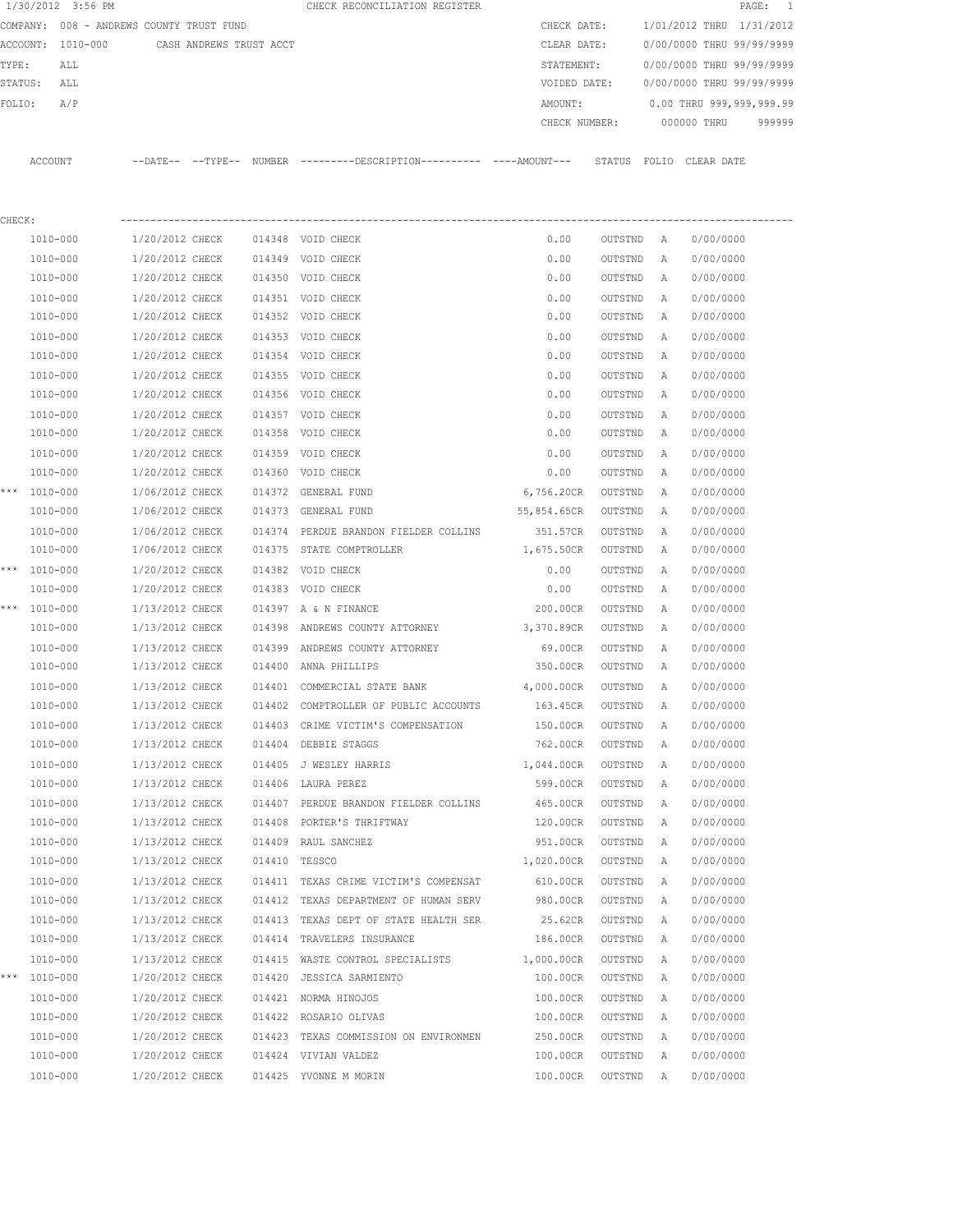|        | 1/30/2012 3:56 PM                         |                 |  |                                           | CHECK RECONCILIATION REGISTER                                                               |             |                    |           |                                        | PAGE: 2 |
|--------|-------------------------------------------|-----------------|--|-------------------------------------------|---------------------------------------------------------------------------------------------|-------------|--------------------|-----------|----------------------------------------|---------|
|        | COMPANY: 008 - ANDREWS COUNTY TRUST FUND  |                 |  |                                           |                                                                                             |             | CHECK DATE:        |           | 1/01/2012 THRU 1/31/2012               |         |
|        | ACCOUNT: 1010-000 CASH ANDREWS TRUST ACCT |                 |  |                                           |                                                                                             |             | CLEAR DATE:        |           | 0/00/0000 THRU 99/99/9999              |         |
| TYPE:  | ALL                                       |                 |  |                                           |                                                                                             |             | STATEMENT:         |           | 0/00/0000 THRU 99/99/9999              |         |
|        | STATUS: ALL                               |                 |  |                                           |                                                                                             |             |                    |           | VOIDED DATE: 0/00/0000 THRU 99/99/9999 |         |
| FOLIO: | A/P                                       |                 |  |                                           |                                                                                             |             | AMOUNT:            |           | $0.00$ THRU 999,999,999.99             |         |
|        |                                           |                 |  |                                           |                                                                                             |             |                    |           | CHECK NUMBER: 000000 THRU 999999       |         |
|        | ACCOUNT                                   |                 |  |                                           | --DATE-- --TYPE-- NUMBER --------DESCRIPTION--------- ----AMOUNT--- STATUS FOLIO CLEAR-DATE |             |                    |           |                                        |         |
| CHECK: |                                           |                 |  |                                           |                                                                                             |             |                    |           |                                        |         |
|        | *** 1010-000                              |                 |  | 1/27/2012 CHECK 014428 ANNA RONDON        |                                                                                             |             | 100.00CR OUTSTND A |           | 0/00/0000                              |         |
|        | 1010-000                                  |                 |  | 1/27/2012 CHECK 014429 DIANE PALMA        |                                                                                             |             | 100.00CR           | OUTSTND A | 0/00/0000                              |         |
|        | 1010-000                                  | 1/27/2012 CHECK |  | 014430 FRANCISCA SAMANIEGO                |                                                                                             |             | 100.00CR           | OUTSTND A | 0/00/0000                              |         |
|        | 1010-000                                  |                 |  | $1/27/2012$ CHECK $014431$ KALINA GRIBBLE |                                                                                             |             | 100.00CR           | OUTSTND A | 0/00/0000                              |         |
|        | 1010-000                                  |                 |  | 1/27/2012 CHECK 014432 LUCERO CONTRERAS   |                                                                                             |             | 100.00CR           | OUTSTND A | 0/00/0000                              |         |
|        | 1010-000                                  |                 |  | 1/27/2012 CHECK 014433 ROCIO GARCIA       |                                                                                             |             | 100.00CR           | OUTSTND A | 0/00/0000                              |         |
|        | 1010-000                                  |                 |  | 1/27/2012 CHECK 014434 SUE HARRIS         |                                                                                             |             | 100.00CR           | OUTSTND A | 0/00/0000                              |         |
|        | TOTALS FOR ACCOUNT 1010-000               |                 |  | CHECK                                     | TOTAL:                                                                                      |             | 82,153.88CR        |           |                                        |         |
|        |                                           |                 |  | DEPOSIT                                   | TOTAL:                                                                                      |             | 0.00               |           |                                        |         |
|        |                                           |                 |  | INTEREST                                  | TOTAL:                                                                                      |             | 0.00               |           |                                        |         |
|        |                                           |                 |  | MISCELLANEOUS TOTAL:                      |                                                                                             |             | 0.00               |           |                                        |         |
|        |                                           |                 |  | SERVICE CHARGE TOTAL:                     |                                                                                             |             | 0.00               |           |                                        |         |
|        |                                           |                 |  | EFT                                       | TOTAL:                                                                                      |             | 0.00               |           |                                        |         |
|        |                                           |                 |  | BANK-DRAFT                                | TOTAL:                                                                                      |             | 0.00               |           |                                        |         |
|        | TOTALS FOR ANDREWS COUNTY TRUST FUND      |                 |  | CHECK                                     | TOTAL:                                                                                      | 82,153.88CR |                    |           |                                        |         |
|        |                                           |                 |  | DEPOSIT                                   | TOTAL:                                                                                      |             | 0.00               |           |                                        |         |
|        |                                           |                 |  | INTEREST                                  | TOTAL:                                                                                      |             | 0.00               |           |                                        |         |
|        |                                           |                 |  | MISCELLANEOUS TOTAL:                      |                                                                                             |             | 0.00               |           |                                        |         |
|        |                                           |                 |  | SERVICE CHARGE TOTAL:                     |                                                                                             |             | 0.00               |           |                                        |         |
|        |                                           |                 |  | EFT                                       | TOTAL:                                                                                      |             | 0.00               |           |                                        |         |
|        |                                           |                 |  | BANK-DRAFT                                | TOTAL:                                                                                      |             | 0.00               |           |                                        |         |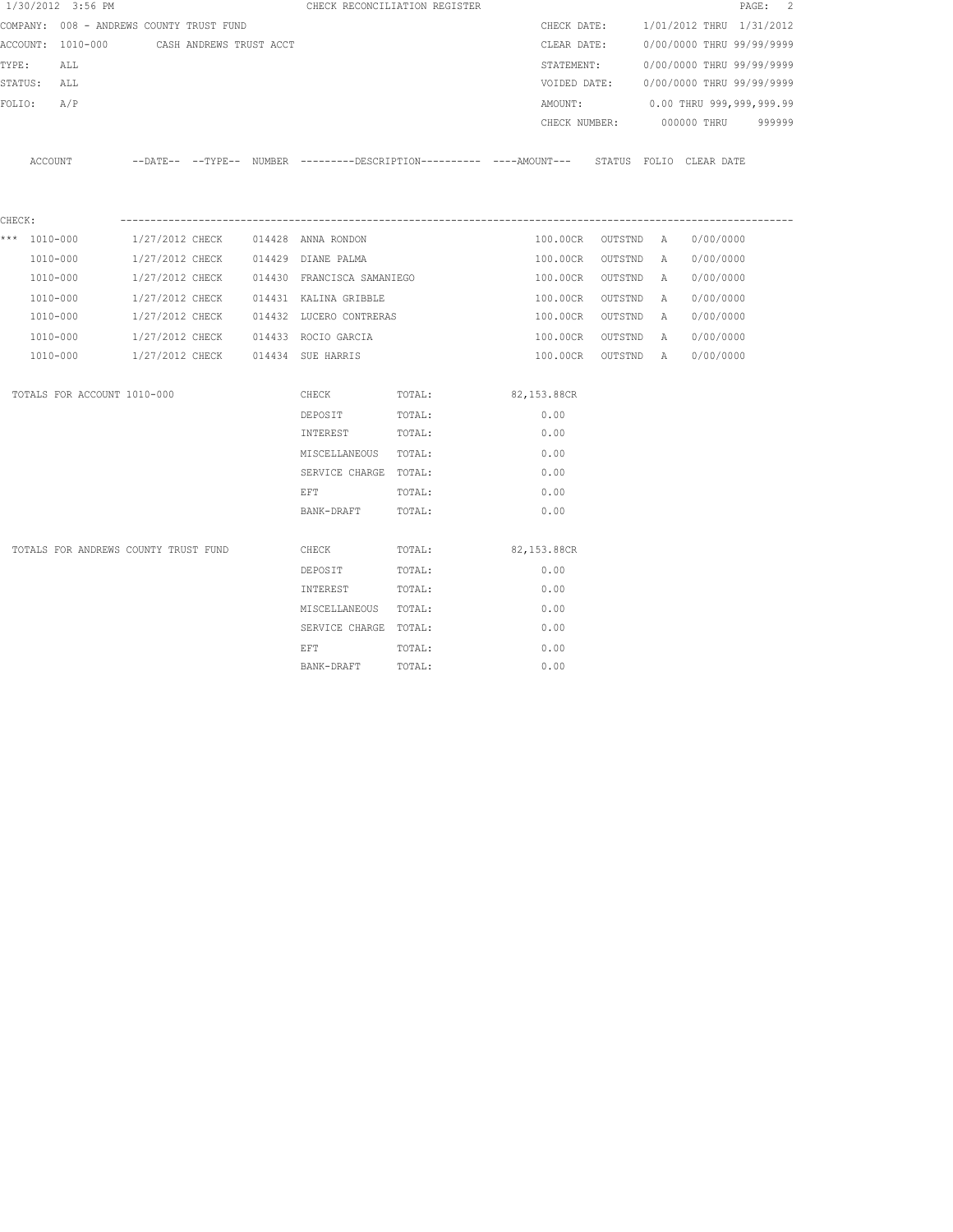|         | 1/30/2012 3:56 PM |                                       |        | CHECK RECONCILIATION REGISTER |               |        |                           |            | PAGE: 3 |  |
|---------|-------------------|---------------------------------------|--------|-------------------------------|---------------|--------|---------------------------|------------|---------|--|
|         |                   | COMPANY: 018 - ANDREWS EMPLOYEE TRUST |        |                               | CHECK DATE:   |        | 1/01/2012 THRU 1/31/2012  |            |         |  |
|         | ACCOUNT: 1010-000 | CASH ANDREWS EMPLOYEE TRUST           |        |                               | CLEAR DATE:   |        | 0/00/0000 THRU 99/99/9999 |            |         |  |
| TYPE:   | ALL               |                                       |        |                               | STATEMENT:    |        | 0/00/0000 THRU 99/99/9999 |            |         |  |
| STATUS: | ALL               |                                       |        |                               | VOIDED DATE:  |        | 0/00/0000 THRU 99/99/9999 |            |         |  |
| FOLIO:  | A/P               |                                       |        |                               | AMOUNT:       |        | 0.00 THRU 999,999,999.99  |            |         |  |
|         |                   |                                       |        |                               | CHECK NUMBER: |        | 000000 THRU               |            | 999999  |  |
|         |                   |                                       |        |                               |               |        |                           |            |         |  |
| ACCOUNT |                   | --DATE-- --TYPE--                     | NUMBER |                               |               | STATUS | FOLIO                     | CLEAR DATE |         |  |

| CHECK:       |                 |        |                                               |             |         |   |           |
|--------------|-----------------|--------|-----------------------------------------------|-------------|---------|---|-----------|
| 1010-000     | 1/05/2012 CHECK |        | 032583 WELLDYNE RX                            | 31,625.79CR | OUTSTND | A | 0/00/0000 |
| 1010-000     | 1/05/2012 CHECK |        | 032584 PERMIAN REGIONAL MEDICAL CTR.          | 28.20CR     | OUTSTND | Α | 0/00/0000 |
| 1010-000     | 1/05/2012 CHECK | 032585 | PLAINVIEW STAR MEDICAL                        | 93.03CR     | OUTSTND | Α | 0/00/0000 |
| $1010 - 000$ | 1/05/2012 CHECK |        | 032586 PERMIAN REGIONAL MEDICAL CTR. 486.00CR |             | OUTSTND | Α | 0/00/0000 |
| 1010-000     | 1/05/2012 CHECK | 032587 | PERMIAN REGIONAL MEDICAL CTR.                 | 1,305.36CR  | OUTSTND | Α | 0/00/0000 |
| 1010-000     | 1/05/2012 CHECK | 032588 | HIGH PLAINS RADIOLOGICAL ASSN                 | 46.43CR     | OUTSTND | Α | 0/00/0000 |
| 1010-000     | 1/05/2012 CHECK |        | 032589 ANESTHESIA MEDGRP OF PB LLP            | 1,105.75CR  | OUTSTND | Α | 0/00/0000 |
| 1010-000     | 1/05/2012 CHECK | 032590 | MIDLAND PATHOLOGISTS                          | 81.00CR     | OUTSTND | Α | 0/00/0000 |
| 1010-000     | 1/05/2012 CHECK |        | 032591 HAMILTON CHIROPRACTIC                  | 27.36CR     | OUTSTND | Α | 0/00/0000 |
| 1010-000     | 1/05/2012 CHECK | 032592 | PERMIAN REGIONAL MEDICAL CTR.                 | 2,487.85CR  | OUTSTND | Α | 0/00/0000 |
| 1010-000     | 1/05/2012 CHECK | 032593 | PERMIAN REGIONAL MEDICAL CTR.                 | 315.00CR    | OUTSTND | Α | 0/00/0000 |
| 1010-000     | 1/05/2012 CHECK | 032594 | AFFILIATED PATHOLOGISTS PA                    | 103.72CR    | OUTSTND | Α | 0/00/0000 |
| 1010-000     | 1/05/2012 CHECK |        | 032595 AFFILIATED PATHOLOGISTS PA             | 45.32CR     | OUTSTND | Α | 0/00/0000 |
| 1010-000     | 1/05/2012 CHECK |        | 032596 AFFILIATED PATHOLOGISTS PA             | 18.68CR     | OUTSTND | Α | 0/00/0000 |
| 1010-000     | 1/05/2012 CHECK |        | 032597 AFFILIATED PATHOLOGISTS PA             | 8.80CR      | OUTSTND | Α | 0/00/0000 |
| 1010-000     | 1/05/2012 CHECK | 032598 | GARY W ELAM MD                                | 195.75CR    | OUTSTND | Α | 0/00/0000 |
| 1010-000     | 1/05/2012 CHECK |        | 032599 ROBERT A BENNETT DDS                   | 2,000.00CR  | OUTSTND | Α | 0/00/0000 |
| 1010-000     | 1/05/2012 CHECK | 032600 | HIGH PLAINS RADIOLOGICAL ASSN                 | 14.40CR     | OUTSTND | A | 0/00/0000 |
| 1010-000     | 1/05/2012 CHECK |        | 032601 JERRY W. WADE, DDS                     | 183.00CR    | OUTSTND | A | 0/00/0000 |
| 1010-000     | 1/05/2012 CHECK | 032602 | PREFERRED NETWORK ACCESS INC                  | 4,410.00CR  | OUTSTND | Α | 0/00/0000 |
| 1010-000     | 1/05/2012 CHECK | 032603 | GREGORY D YOUNG DC                            | 164.46CR    | OUTSTND | Α | 0/00/0000 |
| 1010-000     | 1/05/2012 CHECK | 032604 | RENATO M ORACION MD                           | 66.55CR     | OUTSTND | Α | 0/00/0000 |
| 1010-000     | 1/05/2012 CHECK | 032605 | HAERANHELEN RHIM MD                           | 34.19CR     | OUTSTND | Α | 0/00/0000 |
| 1010-000     | 1/05/2012 CHECK | 032606 | HIGH PLAINS RADIOLOGICAL ASSN                 | 121.50CR    | OUTSTND | Α | 0/00/0000 |
| 1010-000     | 1/05/2012 CHECK | 032607 | PERMIAN INTERNAL MEDICINE ASC                 | 62.19CR     | OUTSTND | Α | 0/00/0000 |
| 1010-000     | 1/05/2012 CHECK | 032608 | PERMIAN INTERNAL MEDICINE ASC                 | 419.20CR    | OUTSTND | Α | 0/00/0000 |
| 1010-000     | 1/05/2012 CHECK | 032609 | PERMIAN INTERNAL MEDICINE ASC                 | 262.40CR    | OUTSTND | Α | 0/00/0000 |
| 1010-000     | 1/05/2012 CHECK | 032610 | PERMIAN INTERNAL MEDICINE ASC                 | 27.20CR     | OUTSTND | Α | 0/00/0000 |
| 1010-000     | 1/05/2012 CHECK |        | 032611 PERMIAN INTERNAL MEDICINE ASC          | 325.60CR    | OUTSTND | Α | 0/00/0000 |
| 1010-000     | 1/05/2012 CHECK |        | 032612 PERMIAN INTERNAL MEDICINE ASC          | 84.00CR     | OUTSTND | Α | 0/00/0000 |
| 1010-000     | 1/05/2012 CHECK |        | 032613 GREGORY D YOUNG DC                     | 215.23CR    | OUTSTND | Α | 0/00/0000 |
| 1010-000     | 1/05/2012 CHECK | 032614 | PERMIAN INTERNAL MEDICINE ASC                 | 354.40CR    | OUTSTND | Α | 0/00/0000 |
| 1010-000     | 1/05/2012 CHECK |        | 032615 E.W. HAPRER DDS                        | 228.80CR    | OUTSTND | Α | 0/00/0000 |
| 1010-000     | 1/05/2012 CHECK |        | 032616 ROBERT E SEARS DDS                     | 447.50CR    | OUTSTND | Α | 0/00/0000 |
| 1010-000     | 1/05/2012 CHECK |        | 032617 LUBBOCK DIAGNOSTIC RADIOLOGY           | 25.42CR     | OUTSTND | A | 0/00/0000 |
| 1010-000     | 1/05/2012 CHECK | 032618 | PERMIAN REGIONAL MEDICAL CTR.                 | 528.48CR    | OUTSTND | Α | 0/00/0000 |
| 1010-000     | 1/05/2012 CHECK | 032619 | PERMIAN REGIONAL MEDICAL CTR.                 | 583.92CR    | OUTSTND | Α | 0/00/0000 |
| 1010-000     | 1/05/2012 CHECK | 032620 | PERMIAN REGIONAL MEDICAL CTR.                 | 459.36CR    | OUTSTND | Α | 0/00/0000 |
| $1010 - 000$ | 1/05/2012 CHECK |        | 032621 MIDLANDS WOMEN CLINIC                  | 76.00CR     | OUTSTND | Α | 0/00/0000 |
| $1010 - 000$ | 1/05/2012 CHECK |        | 032622 LABORATORY CORPORATION O               | 760.14CR    | OUTSTND | Α | 0/00/0000 |
| 1010-000     | 1/05/2012 CHECK |        | 032623 HIGH PLAINS RADIOLOGICAL ASSN          | 14.40CR     | OUTSTND | Α | 0/00/0000 |
| $1010 - 000$ | 1/05/2012 CHECK |        | 032624 HIGH PLAINS RADIOLOGICAL ASSN          | 110.70CR    | OUTSTND | Α | 0/00/0000 |
| 1010-000     | 1/05/2012 CHECK |        | 032625 HIGH PLAINS RADIOLOGICAL ASSN          | 32.40CR     | OUTSTND | Α | 0/00/0000 |
| 1010-000     | 1/05/2012 CHECK |        | 032626 HIGH PLAINS RADIOLOGICAL ASSN          | 443.32CR    | OUTSTND | Α | 0/00/0000 |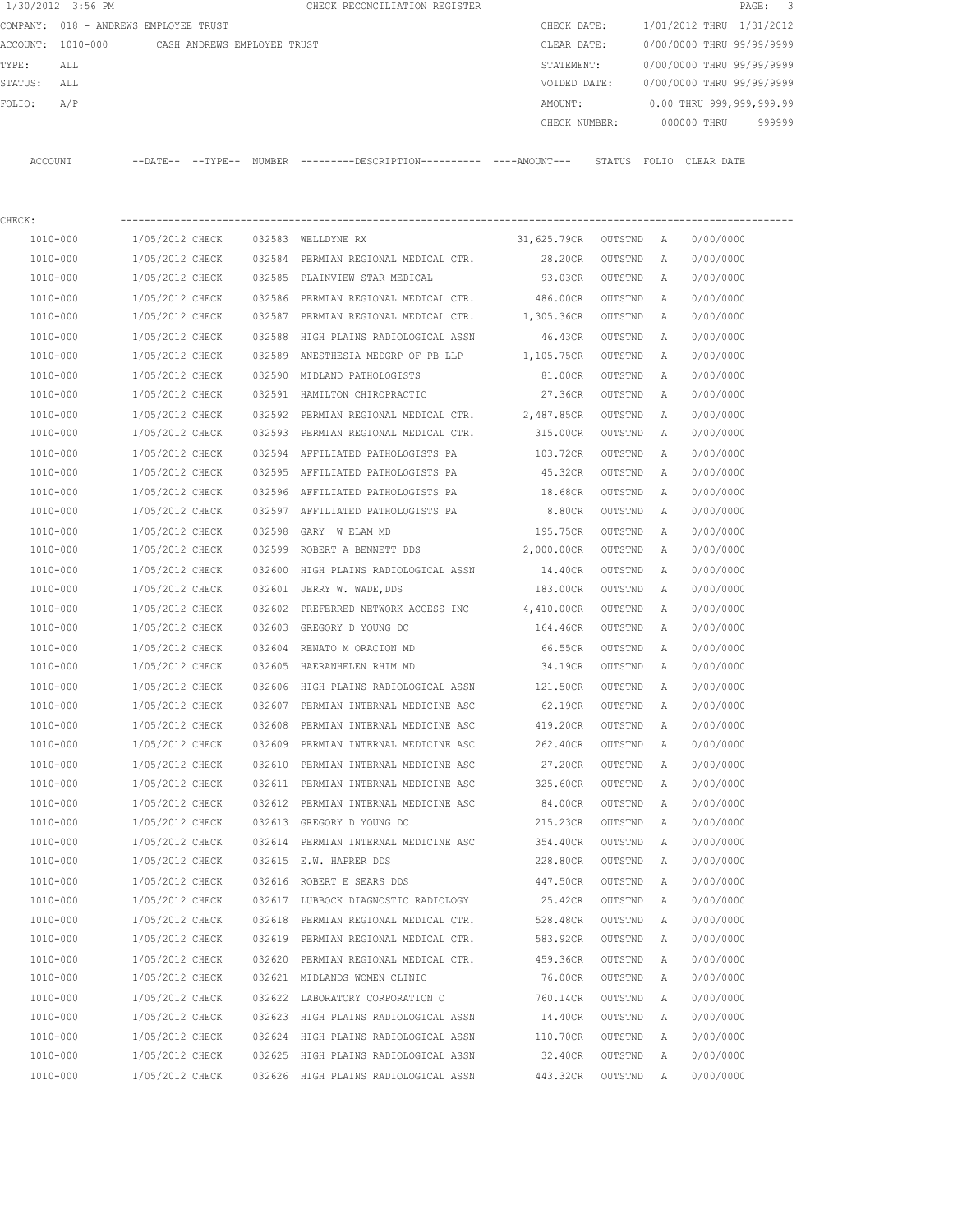|         | 1/30/2012 3:56 PM                     |                             |        | CHECK RECONCILIATION REGISTER                                                                |                   |           |              |                           | PAGE:<br>4 |
|---------|---------------------------------------|-----------------------------|--------|----------------------------------------------------------------------------------------------|-------------------|-----------|--------------|---------------------------|------------|
|         | COMPANY: 018 - ANDREWS EMPLOYEE TRUST |                             |        |                                                                                              | CHECK DATE:       |           |              | 1/01/2012 THRU 1/31/2012  |            |
|         | ACCOUNT: 1010-000                     | CASH ANDREWS EMPLOYEE TRUST |        |                                                                                              | CLEAR DATE:       |           |              | 0/00/0000 THRU 99/99/9999 |            |
| TYPE:   | ALL                                   |                             |        |                                                                                              | STATEMENT:        |           |              | 0/00/0000 THRU 99/99/9999 |            |
| STATUS: | ALL                                   |                             |        |                                                                                              | VOIDED DATE:      |           |              | 0/00/0000 THRU 99/99/9999 |            |
| FOLIO:  | A/P                                   |                             |        |                                                                                              | AMOUNT:           |           |              | 0.00 THRU 999,999,999.99  |            |
|         |                                       |                             |        |                                                                                              | CHECK NUMBER:     |           |              | 000000 THRU               | 999999     |
|         | ACCOUNT                               |                             |        | --DATE-- --TYPE-- NUMBER --------DESCRIPTION---------- ----AMOUNT--- STATUS FOLIO CLEAR DATE |                   |           |              |                           |            |
| CHECK:  |                                       |                             |        |                                                                                              |                   |           |              |                           |            |
|         | 1010-000                              | 1/05/2012 CHECK             |        | 032627 DRS E M AND DAVID WRIGHT                                                              | 103.00CR          | OUTSTND A |              | 0/00/0000                 |            |
|         | 1010-000                              | 1/05/2012 CHECK             |        | 032628 AMERIPATH 501A                                                                        | 34.90CR           | OUTSTND   | A            | 0/00/0000                 |            |
|         | 1010-000                              | 1/05/2012 CHECK             |        | 032629 PERMIAN PHYSICIANS SERV                                                               | 39.00CR           | OUTSTND   | A            | 0/00/0000                 |            |
|         | 1010-000                              | 1/05/2012 CHECK             |        | 032630 BRADLEY SEARS, DDS                                                                    | 69.00CR           | OUTSTND   | Α            | 0/00/0000                 |            |
|         | 1010-000                              | 1/05/2012 CHECK             |        | 032631 DRS E M AND DAVID WRIGHT                                                              | 82.40CR           | OUTSTND   | Α            | 0/00/0000                 |            |
|         | 1010-000                              | 1/05/2012 CHECK             |        | 032632 WEST TEXAS THERAPY SERVICES                                                           | 107.40CR          | OUTSTND   | $\mathbb{A}$ | 0/00/0000                 |            |
|         | 1010-000                              | 1/05/2012 CHECK             |        | 032633 GREGORY D YOUNG DC                                                                    | 74.01CR           | OUTSTND   | Α            | 0/00/0000                 |            |
|         | 1010-000                              | 1/05/2012 CHECK             |        | 032634 ROBERT E SEARS DDS                                                                    | 307.20CR          | OUTSTND   | A            | 0/00/0000                 |            |
|         | 1010-000                              | 1/05/2012 CHECK             |        | 032635 ARTHIRITIS & OSTEOPOROSIS CNTR                                                        | 166.00CR          | OUTSTND   | A            | 0/00/0000                 |            |
|         | 1010-000                              | 1/05/2012 CHECK             |        | 032636 ACS/TRICORE REFERENCE LABS                                                            | 42.00CR           | OUTSTND   | Α            | 0/00/0000                 |            |
|         | 1010-000                              | 1/05/2012 CHECK             |        | 032637 PERMIAN PHYSICIANS SERV                                                               | 189.64CR          | OUTSTND   | A            | 0/00/0000                 |            |
|         | 1010-000                              | 1/05/2012 CHECK             | 032638 | PERMIAN REGIONAL MEDICAL CTR.                                                                | 52.60CR           | OUTSTND   | Α            | 0/00/0000                 |            |
|         | 1010-000                              | 1/05/2012 CHECK             |        | 032639 ROBERT CHRISTENS, DDS                                                                 | 72.00CR           | OUTSTND   | Α            | 0/00/0000                 |            |
|         | 1010-000                              | 1/05/2012 CHECK             |        | 032640 PERMIAN REGIONAL MEDICAL CTR.                                                         | 58.00CR           | OUTSTND   | Α            | 0/00/0000                 |            |
|         | 1010-000                              | 1/05/2012 CHECK             |        | 032641 PERMIAN REGIONAL MEDICAL CTR.                                                         | 180.54CR          | OUTSTND   | Α            | 0/00/0000                 |            |
|         | 1010-000                              | 1/05/2012 CHECK             |        | 032642 PERMIAN REGIONAL MEDICAL CTR.                                                         | 178.02CR          | OUTSTND   | Α            | 0/00/0000                 |            |
|         | 1010-000                              | 1/05/2012 CHECK             |        | 032643 PERMIAN REGIONAL MEDICAL CTR.                                                         | 102.96CR          | OUTSTND   | Α            | 0/00/0000                 |            |
|         | 1010-000                              | 1/05/2012 CHECK             | 032644 | HIGH PLAINS RADIOLOGICAL ASSN                                                                | 41.79CR           | OUTSTND   | Α            | 0/00/0000                 |            |
|         | 1010-000                              | 1/05/2012 CHECK             | 032645 | TEXAS ONCOLOGY PA DALLAS SAMM                                                                | 3,086.99CR        | OUTSTND   | Α            | 0/00/0000                 |            |
|         | 1010-000                              | 1/05/2012 CHECK             | 032646 | TEXAS ONCOLOGY PA DALLAS SAMM                                                                | 1,104.49CR        | OUTSTND   | A            | 0/00/0000                 |            |
|         | 1010-000                              | 1/05/2012 CHECK             | 032647 | TEXAS ONCOLOGY, P.A.                                                                         | 81.76CR           | OUTSTND   | A            | 0/00/0000                 |            |
|         | 1010-000                              | 1/05/2012 CHECK             | 032648 | AMERICAN RADIOLOGY CONSULTANTS                                                               | 87.42CR           | OUTSTND   | Α            | 0/00/0000                 |            |
|         | 1010-000                              | 1/05/2012 CHECK             | 032649 | TEXAS ONCOLOGY, P.A. 3,091.55CR                                                              |                   | OUTSTND   | Α            | 0/00/0000                 |            |
|         | 1010-000                              | 1/05/2012 CHECK             |        | 032650 TEXAS ONCOLOGY, P.A.                                                                  | 33.40CR           | OUTSTND   | A            | 0/00/0000                 |            |
|         | 1010-000                              | 1/05/2012 CHECK             |        | 032651 TEXAS ONCOLOGY, P.A.                                                                  | 946.08CR          | OUTSTND   | A            | 0/00/0000                 |            |
|         | 1010-000                              | 1/05/2012 CHECK             |        | 032652 BRADLEY SEARS, DDS                                                                    | 153.60CR          | OUTSTND   | Α            | 0/00/0000                 |            |
|         | 1010-000                              | 1/05/2012 CHECK             |        | 032653 BASIN ORTHOPEDIC SURGICAL SPEC 200.00CR                                               |                   | OUTSTND   | Α            | 0/00/0000                 |            |
|         | 1010-000                              | 1/05/2012 CHECK             |        | 032654 ODESSA REGIONAL HOSPITAL                                                              | 29,697.36CR       | OUTSTND   | Α            | 0/00/0000                 |            |
|         | 1010-000                              | 1/05/2012 CHECK             |        | 032655 PERMIAN REGIONAL MEDICAL CTR.                                                         | 73.70CR           | OUTSTND   | Α            | 0/00/0000                 |            |
|         | 1010-000                              | 1/05/2012 CHECK             |        | 032656 WESLEY D ANDERSON                                                                     | 199.51CR          | OUTSTND   | Α            | 0/00/0000                 |            |
|         | 1010-000                              | 1/12/2012 CHECK             |        | 032657 WELLDYNE RX                                                                           | 19,781.37CR       | OUTSTND   | Α            | 0/00/0000                 |            |
|         | 1010-000                              | 1/12/2012 CHECK             |        | 032658 AMARANATH GHANTA MD                                                                   | 805.87CR          | OUTSTND   | Α            | 0/00/0000                 |            |
|         | 1010-000                              | 1/12/2012 CHECK             |        | 032659 NATVER T JARIWALA, MD                                                                 | 511.21CR          | OUTSTND   | Α            | 0/00/0000                 |            |
|         | 1010-000                              | 1/12/2012 CHECK             |        | 032660 NATVER T JARIWALA, MD 2,306.00CR                                                      |                   | OUTSTND   | Α            | 0/00/0000                 |            |
|         | $1010 - 000$                          | 1/12/2012 CHECK             |        | 032661 SINUS EAR NOSE AND THROAT                                                             | 53.00CR           | OUTSTND   | Α            | 0/00/0000                 |            |
|         | 1010-000                              | 1/12/2012 CHECK             |        | 032662 PERMIAN PHYSICIANS SERV 38.00CR                                                       |                   | OUTSTND   | Α            | 0/00/0000                 |            |
|         | 1010-000                              | 1/12/2012 CHECK             |        | 032663 HARPER DDS, E W                                                                       | 76.00CR           | OUTSTND   | Α            | 0/00/0000                 |            |
|         | 1010-000                              | 1/12/2012 CHECK             |        | 032664 PERMIAN REGIONAL HOSP DME                                                             | 204.84CR          | OUTSTND   | Α            | 0/00/0000                 |            |
|         | 1010-000                              | 1/12/2012 CHECK             |        | 032665 SATISH NAYAK                                                                          | 214.00CR          | OUTSTND   | Α            | 0/00/0000                 |            |
|         | 1010-000                              | 1/12/2012 CHECK             |        | 032666 PERMIAN PHYSICIANS SERV                                                               | 38.00CR           | OUTSTND   | Α            | 0/00/0000                 |            |
|         | 1010-000                              | 1/12/2012 CHECK             |        | 032667 KIDNEY CENTER OF LUBBOCK                                                              | 16,275.00CR       | OUTSTND   | Α            | 0/00/0000                 |            |
|         | 1010-000                              | 1/12/2012 CHECK             |        | 032668 ASCEND CLINICAL LLC                                                                   | 199.68CR          | OUTSTND   | Α            | 0/00/0000                 |            |
|         | 1010-000                              | 1/12/2012 CHECK             |        | 032669 ASCEND CLINICAL LLC                                                                   | 278.95CR          | OUTSTND   | Α            | 0/00/0000                 |            |
|         | 1010-000                              | 1/12/2012 CHECK             |        | 032670 WEST TEXAS ORTHOPEDIC                                                                 | 17.98CR OUTSTND A |           |              | 0/00/0000                 |            |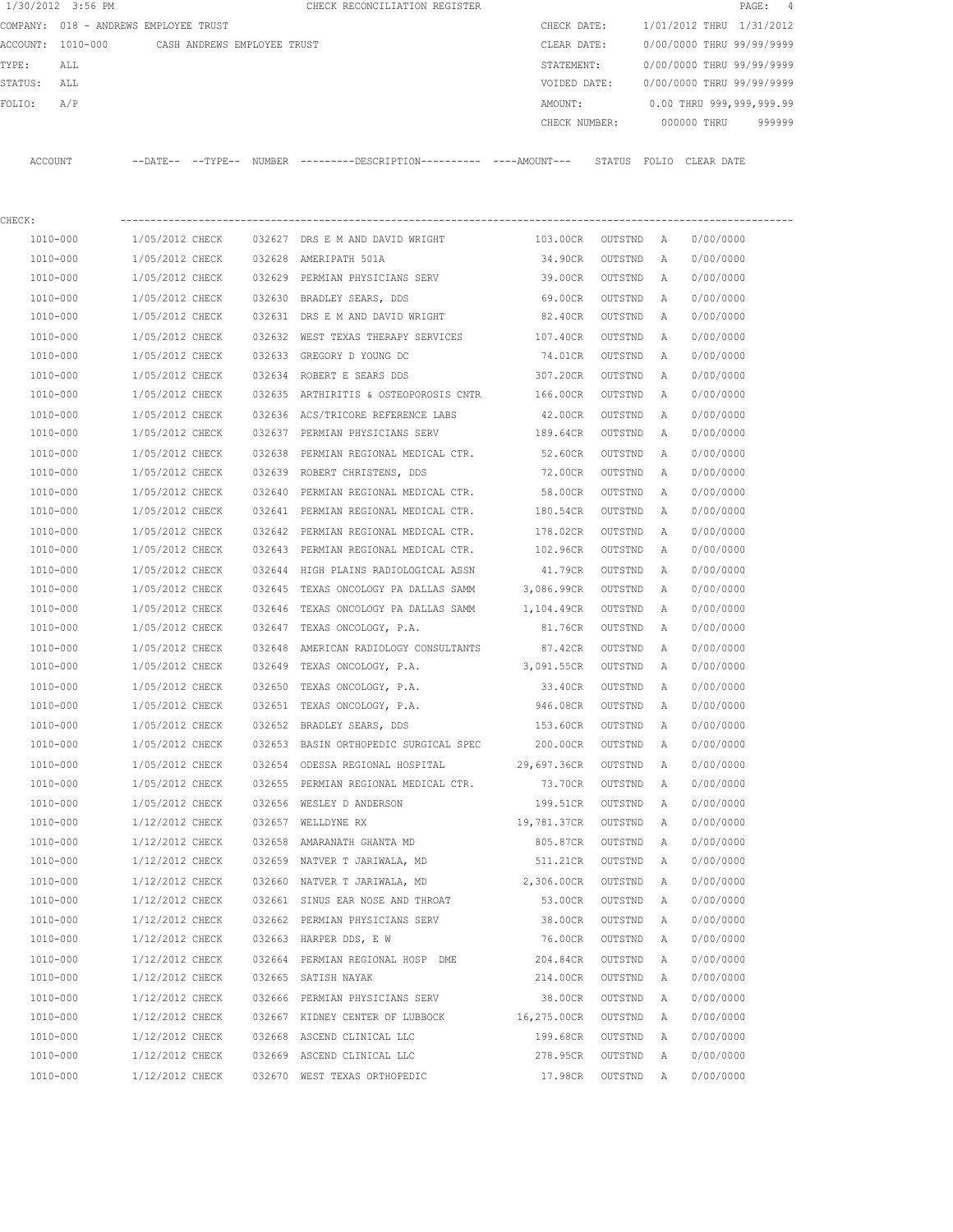|         | 1/30/2012 3:56 PM |                                               | CHECK RECONCILIATION REGISTER                                         |               |                           | PAGE: 5 |  |
|---------|-------------------|-----------------------------------------------|-----------------------------------------------------------------------|---------------|---------------------------|---------|--|
|         |                   | COMPANY: 018 - ANDREWS EMPLOYEE TRUST         |                                                                       | CHECK DATE:   | 1/01/2012 THRU 1/31/2012  |         |  |
|         |                   | ACCOUNT: 1010-000 CASH ANDREWS EMPLOYEE TRUST |                                                                       | CLEAR DATE:   | 0/00/0000 THRU 99/99/9999 |         |  |
| TYPE:   | ALL               |                                               |                                                                       | STATEMENT:    | 0/00/0000 THRU 99/99/9999 |         |  |
| STATUS: | ALL               |                                               |                                                                       | VOIDED DATE:  | 0/00/0000 THRU 99/99/9999 |         |  |
| FOLIO:  | A/P               |                                               |                                                                       | AMOUNT:       | 0.00 THRU 999,999,999.99  |         |  |
|         |                   |                                               |                                                                       | CHECK NUMBER: | 000000 THRU               | 999999  |  |
| ACCOUNT |                   |                                               | --DATE-- --TYPE-- NUMBER ---------DESCRIPTION---------- ----AMOUNT--- | STATUS        | FOLIO CLEAR DATE          |         |  |
| CHECK:  |                   |                                               |                                                                       |               |                           |         |  |

| 1010-000     | 1/12/2012 CHECK |        | 032671 KIM H MURRAY DDS              | 93.00CR    | OUTSTND | A            | 0/00/0000 |
|--------------|-----------------|--------|--------------------------------------|------------|---------|--------------|-----------|
| 1010-000     | 1/12/2012 CHECK |        | 032672 KIM H MURRAY DDS              | 138.00CR   | OUTSTND | A            | 0/00/0000 |
| 1010-000     | 1/12/2012 CHECK |        | 032673 PERMIAN INTERNAL MEDICINE ASC | 242.19CR   | OUTSTND | Α            | 0/00/0000 |
| 1010-000     | 1/12/2012 CHECK |        | 032674 ADVANCED NEUROSCIENCE CLINIC  | 649.94CR   | OUTSTND | A            | 0/00/0000 |
| 1010-000     | 1/12/2012 CHECK |        | 032675 ODESSA REGIONAL HOSPITAL      | 224.89CR   | OUTSTND | A            | 0/00/0000 |
| 1010-000     | 1/12/2012 CHECK |        | 032676 GREGORY D YOUNG DC            | 164.46CR   | OUTSTND | Α            | 0/00/0000 |
| 1010-000     | 1/12/2012 CHECK |        | 032677 MICHAEL L RAMSEY              | 66.55CR    | OUTSTND | Α            | 0/00/0000 |
| 1010-000     | 1/12/2012 CHECK |        | 032678 ARTHRITIS AND OSTEOPOROSIS    | 68.43CR    | OUTSTND | Α            | 0/00/0000 |
| 1010-000     | 1/12/2012 CHECK |        | 032679 PERMIAN GASTROENTEROLOGY PA   | 25.59CR    | OUTSTND | Α            | 0/00/0000 |
| 1010-000     | 1/12/2012 CHECK |        | 032680 BASIN HEALTHCARE CENTER       | 16.20CR    | OUTSTND | A            | 0/00/0000 |
| 1010-000     | 1/12/2012 CHECK |        | 032681 KEVIN R LYNCH DO              | 132.95CR   | OUTSTND | A            | 0/00/0000 |
| 1010-000     | 1/12/2012 CHECK |        | 032682 KEVIN R LYNCH DO              | 1,212.45CR | OUTSTND | Α            | 0/00/0000 |
| $1010 - 000$ | 1/12/2012 CHECK |        | 032683 ACS/PRECISION LAB SERVICES    | 65.10CR    | OUTSTND | A            | 0/00/0000 |
| 1010-000     | 1/12/2012 CHECK |        | 032684 PERMIAN REGIONAL MEDICAL CTR. | 280.08CR   | OUTSTND | A            | 0/00/0000 |
| 1010-000     | 1/12/2012 CHECK |        | 032685 ELIAS GHANDOUR MD             | 38.15CR    | OUTSTND | A            | 0/00/0000 |
| 1010-000     | 1/12/2012 CHECK |        | 032686 WEST TEXAS OTHOPED            | 86.77CR    | OUTSTND | $\mathbb{A}$ | 0/00/0000 |
| 1010-000     | 1/12/2012 CHECK |        | 032687 MICHAEL L RAMSEY              | 2,212.15CR | OUTSTND | A            | 0/00/0000 |
| 1010-000     | 1/12/2012 CHECK |        | 032688 ANESTHESIA MEDGRP OF PB LLP   | 840.00CR   | OUTSTND | Α            | 0/00/0000 |
| 1010-000     | 1/12/2012 CHECK |        | 032689 PERMIAN REGIONAL MEDICAL CTR. | 36.00CR    | OUTSTND | Α            | 0/00/0000 |
| 1010-000     | 1/12/2012 CHECK |        | 032690 MCGEHEE MEDICAL PA            | 201.50CR   | OUTSTND | $\mathbb A$  | 0/00/0000 |
| 1010-000     | 1/12/2012 CHECK |        | 032691 E.W. HAPRER DDS               | 472.00CR   | OUTSTND | Α            | 0/00/0000 |
| 1010-000     | 1/12/2012 CHECK |        | 032692 PERMIAN PHYSICIANS SERV       | 20.00CR    | OUTSTND | A            | 0/00/0000 |
| 1010-000     | 1/12/2012 CHECK |        | 032693 GREGORY D YOUNG DC            | 70.45CR    | OUTSTND | A            | 0/00/0000 |
| 1010-000     | 1/12/2012 CHECK |        | 032694 PERMIAN REGIONAL MEDICAL CTR. | 41.40CR    | OUTSTND | A            | 0/00/0000 |
| 1010-000     | 1/12/2012 CHECK |        | 032695 PERMIAN REGIONAL MEDICAL CTR. | 308.70CR   | OUTSTND | Α            | 0/00/0000 |
| 1010-000     | 1/12/2012 CHECK |        | 032696 THOMAS B CAMPAGNA DMD         | 95.00CR    | OUTSTND | A            | 0/00/0000 |
| 1010-000     | 1/12/2012 CHECK |        | 032697 PERMIAN REGIONAL MEDICAL CTR. | 467.64CR   | OUTSTND | A            | 0/00/0000 |
| 1010-000     | 1/12/2012 CHECK |        | 032698 HIGH PLAINS RADIOLOGICAL ASSN | 19.80CR    | OUTSTND | A            | 0/00/0000 |
| 1010-000     | 1/12/2012 CHECK | 032699 | WENDOVER FAMILY MEDICINE             | 38.00CR    | OUTSTND | Α            | 0/00/0000 |
| 1010-000     | 1/12/2012 CHECK | 032700 | HEARTS R WILD PA                     | 1,769.20CR | OUTSTND | Α            | 0/00/0000 |
| 1010-000     | 1/18/2012 CHECK |        | 032701 ODESSA REGIONAL HOSPITAL      | 2,500.00CR | OUTSTND | Α            | 0/00/0000 |
| 1010-000     | 1/19/2012 CHECK |        | 032702 FRANCISCO J MORALES OC        | 82.50CR    | OUTSTND | Α            | 0/00/0000 |
| 1010-000     | 1/19/2012 CHECK |        | 032703 SUMMERS CHIROPRACTIC PA       | 56.86CR    | OUTSTND | Α            | 0/00/0000 |
| 1010-000     | 1/19/2012 CHECK |        | 032704 HIGH PLAINS RADIOLOGICAL ASSN | 117.90CR   | OUTSTND | A            | 0/00/0000 |
| 1010-000     | 1/19/2012 CHECK |        | 032705 PERMIAN REGIONAL MEDICAL CTR. | 37.30CR    | OUTSTND | A            | 0/00/0000 |
| 1010-000     | 1/19/2012 CHECK |        | 032706 MCGEHEE MEDICAL PA            | 165.50CR   | OUTSTND | A            | 0/00/0000 |
| 1010-000     | 1/19/2012 CHECK |        | 032707 PERMIAN REGIONAL MEDICAL CTR. | 37.30CR    | OUTSTND | Α            | 0/00/0000 |
| 1010-000     | 1/19/2012 CHECK | 032708 | MIDLAND MEMORIAL HOSPITAL            | 339.50CR   | OUTSTND | Α            | 0/00/0000 |
| 1010-000     | 1/19/2012 CHECK |        | 032709 MIDLAND MEMORIAL HOSPITAL     | 41.01CR    | OUTSTND | Α            | 0/00/0000 |
| 1010-000     | 1/19/2012 CHECK | 032710 | PERMIAN REGIONAL MEDICAL CTR.        | 59.76CR    | OUTSTND | Α            | 0/00/0000 |
| 1010-000     | 1/19/2012 CHECK | 032711 | FRANCISCO J MORALES OC               | 51.75CR    | OUTSTND | Α            | 0/00/0000 |
| 1010-000     | 1/19/2012 CHECK | 032712 | PERMIAN REGIONAL MEDICAL CTR.        | 540.40CR   | OUTSTND | Α            | 0/00/0000 |
| $1010 - 000$ | 1/19/2012 CHECK |        | 032713 HIGH PLAINS RADIOLOGICAL ASSN | 19.80CR    | OUTSTND | Α            | 0/00/0000 |
| 1010-000     | 1/19/2012 CHECK |        | 032714 MEDICAL CLAIM REVIEW          | 108.50CR   | OUTSTND | Α            | 0/00/0000 |
|              |                 |        |                                      |            |         |              |           |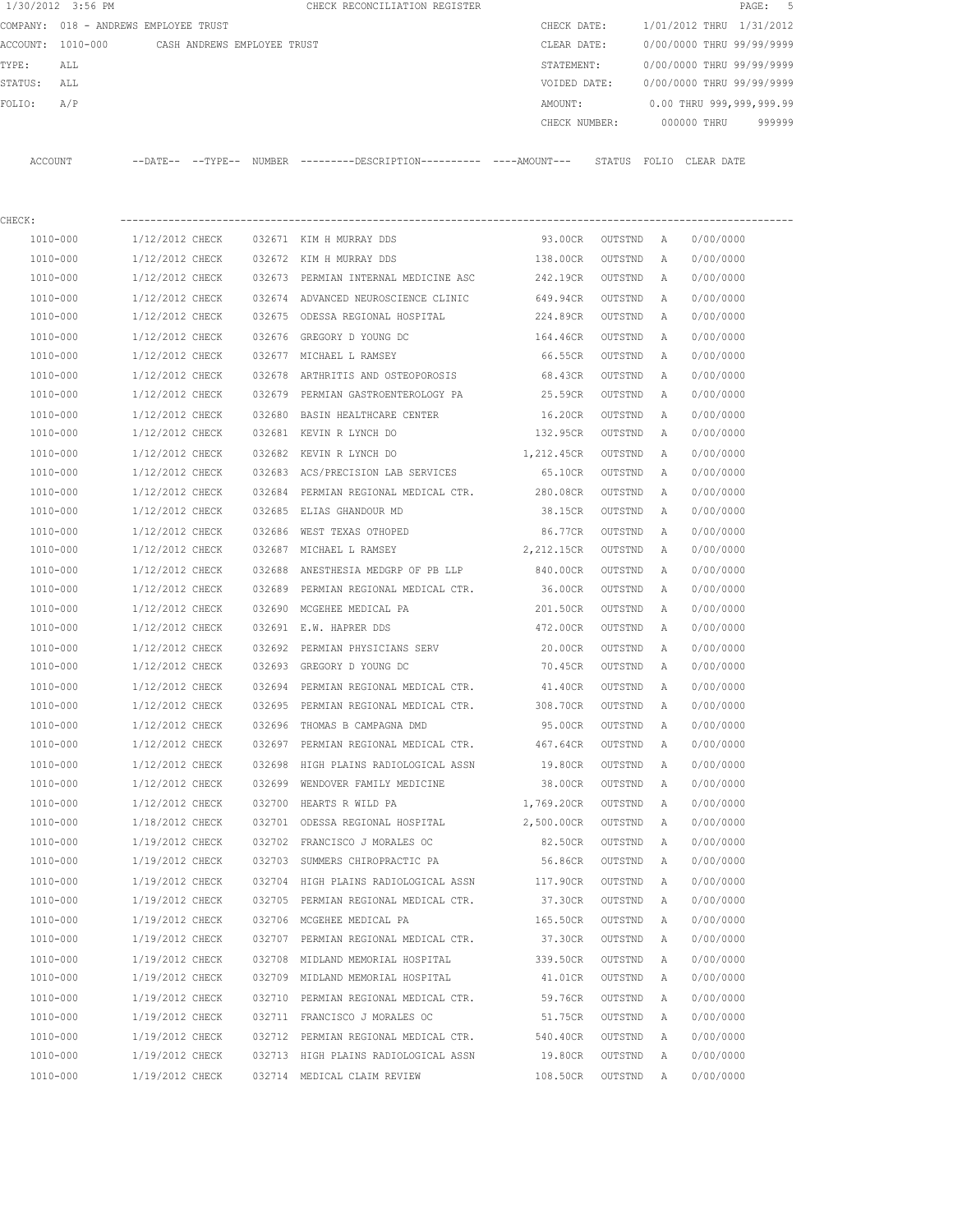|         | 1/30/2012 3:56 PM |                                               |        | CHECK RECONCILIATION REGISTER                                                                 |                    |         |   |                                  | PAGE: 6 |
|---------|-------------------|-----------------------------------------------|--------|-----------------------------------------------------------------------------------------------|--------------------|---------|---|----------------------------------|---------|
|         |                   | COMPANY: 018 - ANDREWS EMPLOYEE TRUST         |        |                                                                                               | CHECK DATE:        |         |   | 1/01/2012 THRU 1/31/2012         |         |
|         |                   | ACCOUNT: 1010-000 CASH ANDREWS EMPLOYEE TRUST |        |                                                                                               | CLEAR DATE:        |         |   | 0/00/0000 THRU 99/99/9999        |         |
| TYPE:   | ALL               |                                               |        |                                                                                               | STATEMENT:         |         |   | 0/00/0000 THRU 99/99/9999        |         |
| STATUS: | ALL               |                                               |        |                                                                                               | VOIDED DATE:       |         |   | 0/00/0000 THRU 99/99/9999        |         |
| FOLIO:  | A/P               |                                               |        |                                                                                               | AMOUNT:            |         |   | 0.00 THRU 999,999,999.99         |         |
|         |                   |                                               |        |                                                                                               |                    |         |   | CHECK NUMBER: 000000 THRU 999999 |         |
|         | ACCOUNT           |                                               |        | --DATE-- --TYPE-- NUMBER ---------DESCRIPTION---------- ----AMOUNT--- STATUS FOLIO CLEAR-DATE |                    |         |   |                                  |         |
|         |                   |                                               |        |                                                                                               |                    |         |   |                                  |         |
| CHECK:  |                   |                                               |        |                                                                                               |                    |         |   |                                  |         |
|         | 1010-000          | 1/19/2012 CHECK                               |        | 032715 WEST TEXAS OTHOPED                                                                     | 404.67CR OUTSTND A |         |   | 0/00/0000                        |         |
|         | 1010-000          | 1/19/2012 CHECK                               |        | 032716 SATISH NAYAK                                                                           | 88.00CR            | OUTSTND | A | 0/00/0000                        |         |
|         | 1010-000          | 1/19/2012 CHECK                               |        | 032717 FRANCISCO J MORALES OC                                                                 | 51.75CR OUTSTND    |         | A | 0/00/0000                        |         |
|         | 1010-000          | 1/19/2012 CHECK                               |        | 032718 COMANCHE COUNTY MEDICAL CENTER                                                         | 173.52CR           | OUTSTND | A | 0/00/0000                        |         |
|         | 1010-000          | 1/19/2012 CHECK                               |        | 032719 SW HOPITAL LLANO                                                                       | 75.80CR            | OUTSTND | A | 0/00/0000                        |         |
|         | 1010-000          | 1/19/2012 CHECK                               | 032720 | TEXAS HILL COUNTRY ORTHOPEDICS 245.20CR                                                       |                    | OUTSTND | A | 0/00/0000                        |         |
|         | 1010-000          | 1/19/2012 CHECK                               |        | 032721 PERMIAN REGIONAL MEDICAL CENTE 326.34CR                                                |                    | OUTSTND | A | 0/00/0000                        |         |
|         | 1010-000          | 1/19/2012 CHECK                               |        | 032722 MARY L HUBERT                                                                          | 109.02CR           | OUTSTND | A | 0/00/0000                        |         |
|         | 1010-000          | 1/19/2012 CHECK                               |        | 032723 BRADLEY SEARS, DDS                                                                     | 67.00CR            | OUTSTND | A | 0/00/0000                        |         |
|         | 1010-000          | 1/19/2012 CHECK                               |        | 032724 ROBERT E SEARS DDS                                                                     | 69.00CR            | OUTSTND | A | 0/00/0000                        |         |
|         | 1010-000          | 1/19/2012 CHECK                               |        | 032725 PERMIAN REGIONAL MEDICAL CTR. 129.60CR                                                 |                    | OUTSTND | A | 0/00/0000                        |         |
|         | 1010-000          | 1/19/2012 CHECK                               |        | 032726 PERMIAN PHYSICIANS SERV                                                                | 25.44CR            | OUTSTND | A | 0/00/0000                        |         |
|         | 1010-000          | 1/19/2012 CHECK                               |        | 032727 HIGH PLAINS RADIOLOGICAL ASSN                                                          | 41.79CR            | OUTSTND | A | 0/00/0000                        |         |
|         | 1010-000          | 1/19/2012 CHECK                               | 032728 | HIGH PLAINS RADIOLOGICAL ASSN                                                                 | 10.56CR            | OUTSTND | A | 0/00/0000                        |         |
|         | 1010-000          | 1/19/2012 CHECK                               |        | 032729 ODESSA HEART INSTITUTE                                                                 | 34.19CR            | OUTSTND | A | 0/00/0000                        |         |
|         | 1010-000          | 1/19/2012 CHECK                               | 032730 | HIGH PLAINS RADIOLOGICAL ASSN                                                                 | 13.50CR            | OUTSTND | A | 0/00/0000                        |         |
|         | 1010-000          | 1/19/2012 CHECK                               |        | 032731 HIGH PLAINS RADIOLOGICAL ASSN                                                          | 80.10CR            | OUTSTND | A | 0/00/0000                        |         |
|         | 1010-000          | 1/19/2012 CHECK                               |        | 032732 FRANCISCO J MORALES OC                                                                 | 132.50CR           | OUTSTND | A | 0/00/0000                        |         |
|         | 1010-000          | 1/19/2012 CHECK                               |        | 032733 MCGEHEE MEDICAL PA                                                                     | 74.00CR            | OUTSTND | A | 0/00/0000                        |         |
|         | 1010-000          | 1/19/2012 CHECK                               |        | 032734 HARPER DDS, E W                                                                        | 113.00CR           | OUTSTND | A | 0/00/0000                        |         |
|         | 1010-000          | 1/19/2012 CHECK                               |        | 032735 FRANCISCO J MORALES OC                                                                 | 51.75CR            | OUTSTND | A | 0/00/0000                        |         |
|         | 1010-000          | 1/19/2012 CHECK                               |        | 032736 MEDICAL CLAIM REVIEW                                                                   | 321.46CR           | OUTSTND | A | 0/00/0000                        |         |
|         | 1010-000          | 1/19/2012 CHECK                               |        | 032737 HIGH PLAINS RADIOLOGICAL ASSN                                                          | 20.00CR            | OUTSTND | A | 0/00/0000                        |         |
|         | 1010-000          | 1/19/2012 CHECK                               |        | 032738 HARPER DDS, E W                                                                        | 126.60CR           | OUTSTND | A | 0/00/0000                        |         |
|         | 1010-000          | 1/19/2012 CHECK                               |        | 032739 MARIO M GROSS                                                                          | 222.00CR           | OUTSTND | Α | 0/00/0000                        |         |
|         | 1010-000          | 1/19/2012 CHECK                               |        | 032740 PERMIAN PHYSICIANS SERV                                                                | 17.98CR            | OUTSTND | Α | 0/00/0000                        |         |
|         | 1010-000          | 1/19/2012 CHECK                               |        | 032741 MCH PROFESSIONAL                                                                       | 87.14CR            | OUTSTND | Α | 0/00/0000                        |         |
|         | 1010-000          | 1/19/2012 CHECK                               |        | 032742 TEXAS ONCOLOGY, P.A.                                                                   | 12.96CR            | OUTSTND | Α | 0/00/0000                        |         |
|         | 1010-000          | 1/19/2012 CHECK                               | 032743 | TEXAS ONCOLOGY, P.A.                                                                          | 2,033.60CR         | OUTSTND | Α | 0/00/0000                        |         |
|         | 1010-000          | 1/19/2012 CHECK                               |        | 032744 MEDICAL CLAIM REVIEW                                                                   | 114.70CR           | OUTSTND | Α | 0/00/0000                        |         |
|         | 1010-000          | 1/19/2012 CHECK                               | 032745 | TEXAS ONCOLOGY, P.A.                                                                          | 699.89CR           | OUTSTND | Α | 0/00/0000                        |         |
|         | 1010-000          | 1/19/2012 CHECK                               | 032746 | TEXAS ONCOLOGY, P.A.                                                                          | 3,111.99CR         | OUTSTND | Α | 0/00/0000                        |         |
|         | 1010-000          | 1/19/2012 CHECK                               | 032747 | PERMIAN REGIONAL MEDICAL CTR.                                                                 | 1,077.60CR         | OUTSTND | Α | 0/00/0000                        |         |
|         | 1010-000          | 1/19/2012 CHECK                               | 032748 | PERMIAN REGIONAL MEDICAL CTR.                                                                 | 298.40CR           | OUTSTND | Α | 0/00/0000                        |         |
|         | 1010-000          | 1/19/2012 CHECK                               | 032749 | COMP HOSOP SVCS OF TX PLLC                                                                    | 342.06CR           | OUTSTND | Α | 0/00/0000                        |         |
|         | 1010-000          | 1/19/2012 CHECK                               | 032750 | COMP HOSOP SVCS OF TX PLLC                                                                    | 123.19CR           | OUTSTND | Α | 0/00/0000                        |         |
|         | 1010-000          | 1/19/2012 CHECK                               | 032751 | COMP HOSOP SVCS OF TX PLLC                                                                    | 123.19CR           | OUTSTND | Α | 0/00/0000                        |         |
|         | 1010-000          | 1/19/2012 CHECK                               | 032752 | PERMIAN REGIONAL MEDICAL CTR.                                                                 | 37.30CR            | OUTSTND | Α | 0/00/0000                        |         |
|         | 1010-000          | 1/19/2012 CHECK                               |        | 032753 PERMIAN REGIONAL MEDICAL CTR.                                                          | 293.58CR           | OUTSTND | Α | 0/00/0000                        |         |
|         | 1010-000          | 1/19/2012 CHECK                               |        | 032754 PERMIAN PHYSICIANS SERV                                                                | 38.00CR            | OUTSTND | Α | 0/00/0000                        |         |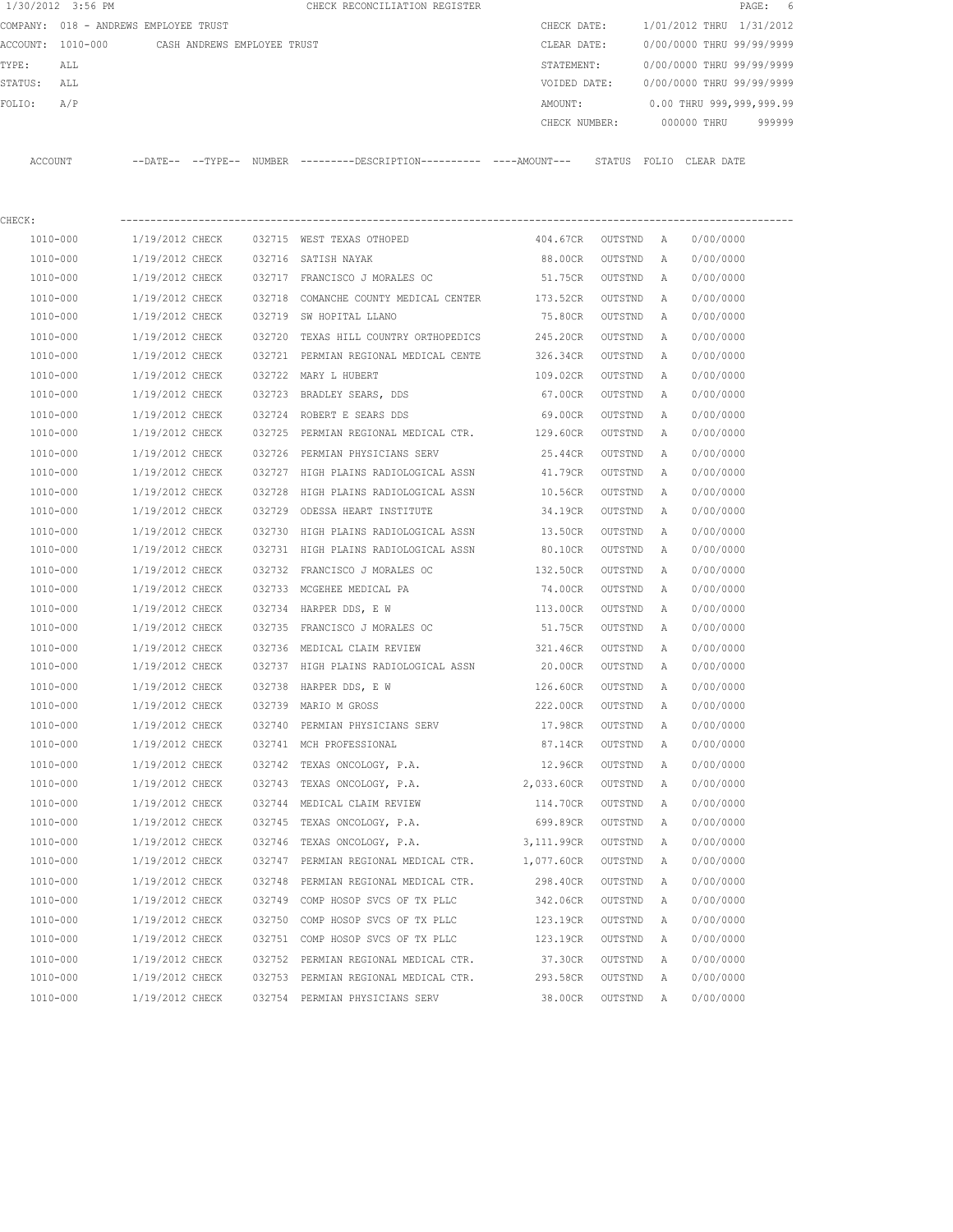|             | 1/30/2012 3:56 PM                             |  |                                                                                                                | CHECK RECONCILIATION REGISTER |      |  | PAGE: 7                                |
|-------------|-----------------------------------------------|--|----------------------------------------------------------------------------------------------------------------|-------------------------------|------|--|----------------------------------------|
|             | COMPANY: 018 - ANDREWS EMPLOYEE TRUST         |  |                                                                                                                |                               |      |  | CHECK DATE: 1/01/2012 THRU 1/31/2012   |
|             | ACCOUNT: 1010-000 CASH ANDREWS EMPLOYEE TRUST |  |                                                                                                                |                               |      |  | CLEAR DATE: 0/00/0000 THRU 99/99/9999  |
| TYPE:       | ALL                                           |  |                                                                                                                |                               |      |  | STATEMENT: 0/00/0000 THRU 99/99/9999   |
| STATUS: ALL |                                               |  |                                                                                                                |                               |      |  | VOIDED DATE: 0/00/0000 THRU 99/99/9999 |
| FOLIO:      | A/P                                           |  |                                                                                                                |                               |      |  | AMOUNT: 0.00 THRU 999,999,999.99       |
|             |                                               |  |                                                                                                                |                               |      |  | CHECK NUMBER: 000000 THRU 999999       |
|             |                                               |  | ACCOUNT --DATE-- --TYPE-- NUMBER ---------DESCRIPTION---------- ----AMOUNT--- STATUS FOLIO CLEAR DATE          |                               |      |  |                                        |
|             | TOTALS FOR ACCOUNT 1010-000                   |  |                                                                                                                | CHECK TOTAL: 157,558.06CR     |      |  |                                        |
|             |                                               |  | DEPOSIT TOTAL:                                                                                                 |                               | 0.00 |  |                                        |
|             |                                               |  | INTEREST TOTAL:                                                                                                |                               | 0.00 |  |                                        |
|             |                                               |  | MISCELLANEOUS TOTAL:                                                                                           |                               | 0.00 |  |                                        |
|             |                                               |  | SERVICE CHARGE TOTAL:                                                                                          |                               | 0.00 |  |                                        |
|             |                                               |  | EFT FOR THE STATE OF THE STATE OF THE STATE OF THE STATE OF THE STATE OF THE STATE OF THE STATE OF THE STATE O | TOTAL:                        | 0.00 |  |                                        |
|             |                                               |  | BANK-DRAFT TOTAL:                                                                                              |                               | 0.00 |  |                                        |
|             | TOTALS FOR ANDREWS EMPLOYEE TRUST             |  |                                                                                                                | CHECK TOTAL: 157,558.06CR     |      |  |                                        |
|             |                                               |  | DEPOSIT                                                                                                        | TOTAL:                        | 0.00 |  |                                        |
|             |                                               |  | INTEREST                                                                                                       | TOTAL:                        | 0.00 |  |                                        |
|             |                                               |  | MISCELLANEOUS TOTAL:                                                                                           |                               | 0.00 |  |                                        |
|             |                                               |  | SERVICE CHARGE TOTAL:                                                                                          |                               | 0.00 |  |                                        |
|             |                                               |  | EFT                                                                                                            | TOTAL:                        | 0.00 |  |                                        |

BANK-DRAFT TOTAL: 0.00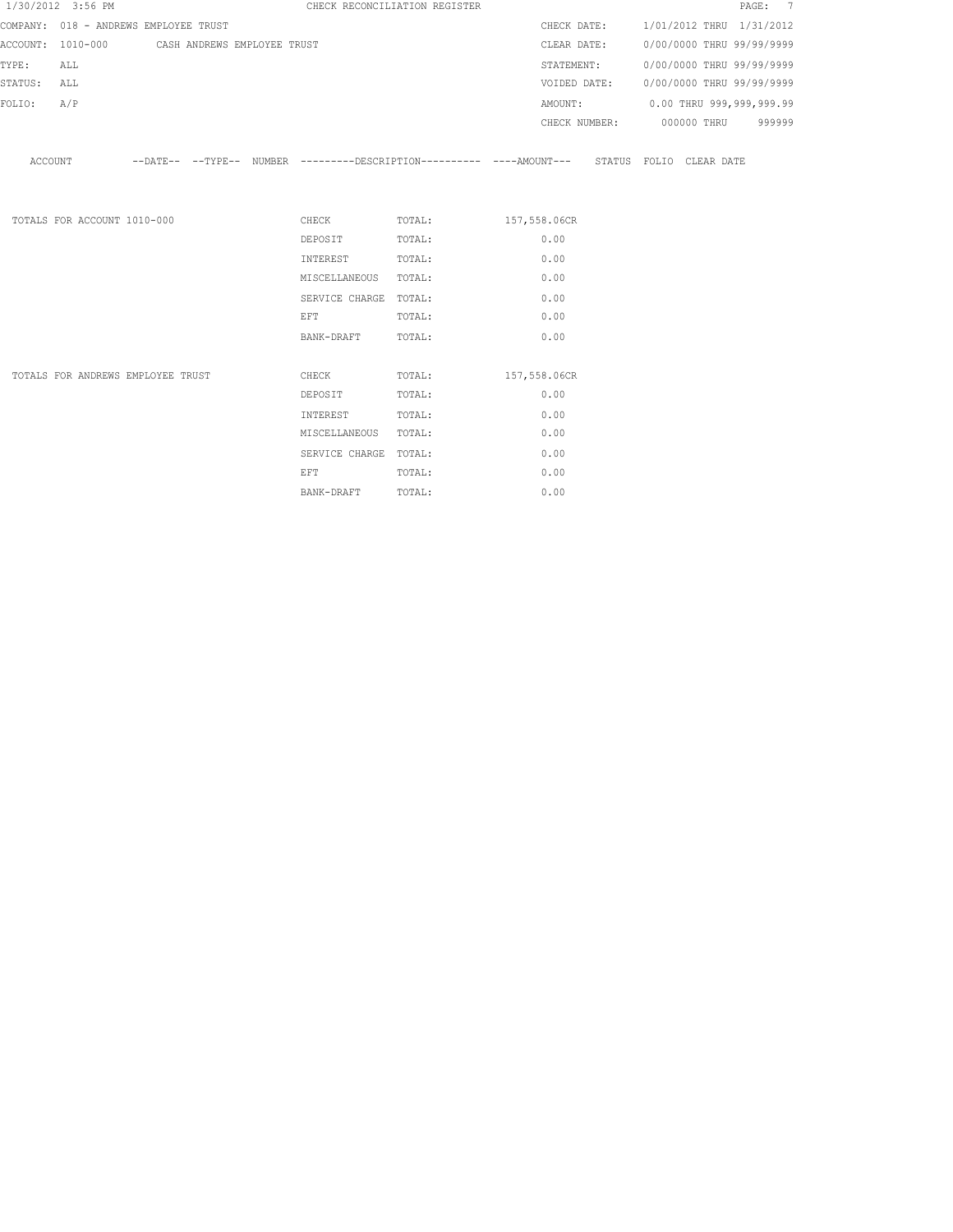|         | 1/30/2012 3:56 PM        |                             |                                     |                        |                                                                   | CHECK RECONCILIATION REGISTER                                                                |                        |                    |                     |                           | PAGE: 8 |
|---------|--------------------------|-----------------------------|-------------------------------------|------------------------|-------------------------------------------------------------------|----------------------------------------------------------------------------------------------|------------------------|--------------------|---------------------|---------------------------|---------|
|         |                          |                             | COMPANY: 020 - PAYROLL ACCOUNT FUND |                        |                                                                   |                                                                                              | CHECK DATE:            |                    |                     | 1/01/2012 THRU 1/31/2012  |         |
|         | ACCOUNT: 1001-000        |                             | CASH                                |                        |                                                                   |                                                                                              | CLEAR DATE:            |                    |                     | 0/00/0000 THRU 99/99/9999 |         |
| TYPE:   | ALL                      |                             |                                     |                        |                                                                   |                                                                                              | STATEMENT:             |                    |                     | 0/00/0000 THRU 99/99/9999 |         |
| STATUS: | ALL                      |                             |                                     |                        |                                                                   |                                                                                              | VOIDED DATE:           |                    |                     | 0/00/0000 THRU 99/99/9999 |         |
| FOLIO:  | A/P                      |                             |                                     |                        |                                                                   |                                                                                              | AMOUNT:                |                    |                     | 0.00 THRU 999,999,999.99  |         |
|         |                          |                             |                                     |                        |                                                                   |                                                                                              | CHECK NUMBER:          |                    |                     | 000000 THRU               | 999999  |
|         | ACCOUNT                  |                             |                                     |                        |                                                                   | --DATE-- --TYPE-- NUMBER --------DESCRIPTION---------- ----AMOUNT--- STATUS FOLIO CLEAR-DATE |                        |                    |                     |                           |         |
|         |                          |                             |                                     |                        |                                                                   |                                                                                              |                        |                    |                     |                           |         |
|         | BANK DRAFT:              |                             |                                     |                        |                                                                   |                                                                                              |                        |                    |                     |                           |         |
|         | 1001-000                 |                             | 1/06/2012 BANK-DRAFT                |                        | INTERNAL REVENUE SERVICE                                          |                                                                                              | 72,333.50CR OUTSTND A  |                    |                     | 0/00/0000                 |         |
|         | 1001-000                 |                             | 1/20/2012 BANK-DRAFT                |                        | INTERNAL REVENUE SERVICE                                          |                                                                                              | 64,997.71CR OUTSTND    |                    | A                   | 0/00/0000                 |         |
|         | 1001-000                 |                             | 1/25/2012 BANK-DRAFT                |                        |                                                                   | TEXAS COUNTY & DISTRICT RETIRE 139,327.85CR OUTSTND                                          |                        |                    | A                   | 0/00/0000                 |         |
|         | 1001-000                 |                             |                                     |                        |                                                                   | 1/25/2012 BANK-DRAFT000001 INTERNAL REVENUE SERVICE $28,763.55$ CR OUTSTND A                 |                        |                    |                     | 0/00/0000                 |         |
|         |                          |                             |                                     |                        |                                                                   |                                                                                              |                        |                    |                     |                           |         |
| CHECK:  |                          |                             |                                     |                        |                                                                   |                                                                                              |                        |                    |                     |                           |         |
|         | 1001-000                 |                             |                                     |                        |                                                                   | 1/06/2012 CHECK 094624 AIG VALIC FINANCIAL ADVISORS I 250.00CR                               |                        | OUTSTND            | A                   | 0/00/0000                 |         |
|         | 1001-000                 |                             | 1/06/2012 CHECK                     |                        |                                                                   | 094625 C.S.B. ANDREWS COUNTY ADULT PR 1,071.79CR                                             |                        | OUTSTND            | <b>A</b>            | 0/00/0000                 |         |
|         | 1001-000                 |                             | 1/06/2012 CHECK                     |                        | 094626 CAPROCK HEALTHPLANS INS                                    |                                                                                              | 39,499.53CR            | OUTSTND            | A                   | 0/00/0000                 |         |
|         | 1001-000                 |                             | 1/06/2012 CHECK                     |                        |                                                                   | 094627 COMPLEX COMMUNITY FEDERAL CRED 75.00CR                                                |                        | OUTSTND            | A                   | 0/00/0000                 |         |
|         | 1001-000                 |                             | 1/06/2012 CHECK                     |                        | 094628 FIRST BASIN CREDIT UNION                                   |                                                                                              | 4,991.67CR             | OUTSTND            | A                   | 0/00/0000                 |         |
|         | 1001-000                 |                             | 1/06/2012 CHECK                     |                        | 094629 NACO/SOUTH CENTRAL                                         |                                                                                              | 20.00CR                | OUTSTND            | Α                   | 0/00/0000                 |         |
|         | 1001-000                 |                             | 1/06/2012 CHECK                     | 094630                 |                                                                   | SECURITY BENEFIT GROUP OF COMP                                                               | 557.50CR               | OUTSTND            | Α                   | 0/00/0000                 |         |
|         | 1001-000                 |                             | 1/06/2012 CHECK                     |                        |                                                                   | 094631 TEXAS CHILD SUPPORT DISBURSEME                                                        | 1,407.37CR             | OUTSTND            | Α                   | 0/00/0000                 |         |
|         | 1001-000                 |                             | 1/06/2012 CHECK                     |                        | 094632 WADDELL & REED INC                                         |                                                                                              | 200.00CR               | OUTSTND            | A                   | 0/00/0000                 |         |
|         | *** 1001-000             |                             | 1/20/2012 CHECK                     | 094796                 |                                                                   | AIG VALIC FINANCIAL ADVISORS I                                                               | 250.00CR               | OUTSTND            | А                   | 0/00/0000                 |         |
|         | 1001-000                 |                             | 1/20/2012 CHECK                     | 094797                 |                                                                   | COMPLEX COMMUNITY FEDERAL CRED                                                               | 75.00CR                | OUTSTND            | А                   | 0/00/0000                 |         |
|         | $1001 - 000$             |                             | 1/20/2012 CHECK                     | 094798                 | FIRST BASIN CREDIT UNION                                          |                                                                                              | 4,791.67CR             | OUTSTND            | А                   | 0/00/0000                 |         |
|         | 1001-000                 |                             | 1/20/2012 CHECK                     | 094799                 | NACO/SOUTH CENTRAL                                                |                                                                                              | 20.00CR                | OUTSTND            | A                   | 0/00/0000                 |         |
|         | $1001 - 000$             |                             | 1/20/2012 CHECK                     | 094800<br>094801       |                                                                   | SECURITY BENEFIT GROUP OF COMP<br>TEXAS CHILD SUPPORT DISBURSEME 1,407.37CR                  | 557.50CR               | OUTSTND            | A                   | 0/00/0000                 |         |
|         | 1001-000                 |                             | 1/20/2012 CHECK<br>1/20/2012 CHECK  |                        |                                                                   |                                                                                              |                        | OUTSTND            | A                   | 0/00/0000                 |         |
|         | 1001-000<br>*** 1001-000 |                             | 1/25/2012 CHECK                     | 094802<br>094832 AFLAC | WADDELL & REED INC                                                |                                                                                              | 125.00CR<br>5,958.39CR | OUTSTND            | А                   | 0/00/0000<br>0/00/0000    |         |
|         |                          |                             | 1/25/2012 CHECK                     |                        |                                                                   |                                                                                              |                        | OUTSTND<br>OUTSTND | A<br>$\overline{A}$ | 0/00/0000                 |         |
|         | 1001-000<br>$1001 - 000$ |                             | 1/25/2012 CHECK                     |                        | 094833 AMERICAN HERITAGE<br>094834 ANDREWS COUNTY FEXIBLE SPENDIN |                                                                                              | 220.34CR<br>540.00CR   |                    |                     | 0/00/0000                 |         |
|         | 1001-000                 |                             | 1/25/2012 CHECK                     |                        | 094835 CONTINENTAL AMERICAN INSURANCE                             |                                                                                              | 971.31CR               | OUTSTND<br>OUTSTND | Α<br>Α              | 0/00/0000                 |         |
|         | 1001-000                 |                             | 1/25/2012 CHECK                     |                        | 094836 FIRST BASIN CREDIT UNION                                   |                                                                                              | 4,950.00CR             | OUTSTND            | Α                   | 0/00/0000                 |         |
|         | $1001 - 000$             |                             | 1/25/2012 CHECK                     | 094837                 | INTERNAL REVENUE SERVICE                                          |                                                                                              | 120.00CR               | OUTSTND            | Α                   | 0/00/0000                 |         |
|         | 1001-000                 |                             | 1/25/2012 CHECK                     | 094838                 | NEW YORK LIFE INS.                                                |                                                                                              | 1,292.45CR             | OUTSTND            | Α                   | 0/00/0000                 |         |
|         | $1001 - 000$             |                             | 1/25/2012 CHECK                     | 094839                 | UNITED WAY                                                        |                                                                                              | 288.00CR               | OUTSTND            | Α                   | 0/00/0000                 |         |
|         | $1001 - 000$             |                             | 1/25/2012 CHECK                     | 094840                 | WADDELL & REED INC                                                |                                                                                              | 200.00CR               | OUTSTND            | Α                   | 0/00/0000                 |         |
|         | 1001-000                 |                             | 1/25/2012 CHECK                     |                        | 094841 WASHINGTON NATIONAL INSURANCE                              |                                                                                              | 1,033.55CR             | OUTSTND            | Α                   | 0/00/0000                 |         |
|         |                          |                             |                                     |                        |                                                                   |                                                                                              |                        |                    |                     |                           |         |
|         |                          | TOTALS FOR ACCOUNT 1001-000 |                                     |                        | CHECK                                                             | TOTAL:                                                                                       | 70,873.44CR            |                    |                     |                           |         |
|         |                          |                             |                                     |                        | DEPOSIT                                                           | TOTAL:                                                                                       | 0.00                   |                    |                     |                           |         |
|         |                          |                             |                                     |                        | INTEREST                                                          | TOTAL:                                                                                       | 0.00                   |                    |                     |                           |         |
|         |                          |                             |                                     |                        | MISCELLANEOUS                                                     | TOTAL:                                                                                       | 0.00                   |                    |                     |                           |         |
|         |                          |                             |                                     |                        | SERVICE CHARGE                                                    | TOTAL:                                                                                       | 0.00                   |                    |                     |                           |         |
|         |                          |                             |                                     |                        | EFT                                                               | TOTAL:                                                                                       | 0.00                   |                    |                     |                           |         |
|         |                          |                             |                                     |                        | BANK-DRAFT                                                        | TOTAL:                                                                                       | 305,422.61CR           |                    |                     |                           |         |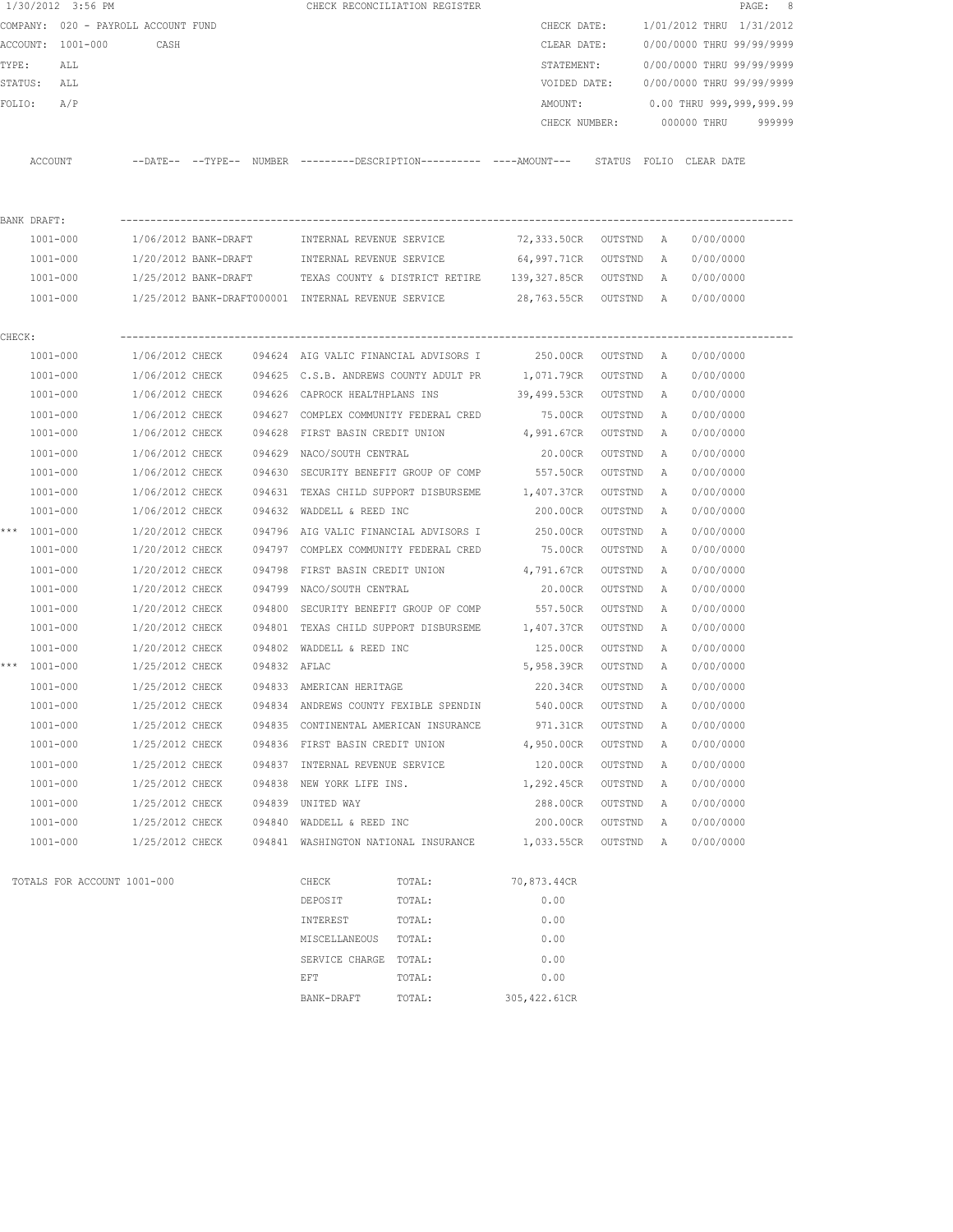| 1/30/2012 3:56 PM                   |     |                                 |  |                | CHECK RECONCILIATION REGISTER                                       |               |                         |                           |             | PAGE: 9 |        |
|-------------------------------------|-----|---------------------------------|--|----------------|---------------------------------------------------------------------|---------------|-------------------------|---------------------------|-------------|---------|--------|
| COMPANY: 020 - PAYROLL ACCOUNT FUND |     |                                 |  |                |                                                                     | CHECK DATE:   |                         | 1/01/2012 THRU 1/31/2012  |             |         |        |
| ACCOUNT: 1001-000                   |     | CASH                            |  |                |                                                                     | CLEAR DATE:   |                         | 0/00/0000 THRU 99/99/9999 |             |         |        |
| TYPE:                               | ALL |                                 |  |                |                                                                     | STATEMENT:    |                         | 0/00/0000 THRU 99/99/9999 |             |         |        |
| STATUS:                             | ALL |                                 |  |                |                                                                     | VOIDED DATE:  |                         | 0/00/0000 THRU 99/99/9999 |             |         |        |
| FOLIO:                              | A/P |                                 |  |                |                                                                     | AMOUNT:       |                         | 0.00 THRU 999,999,999.99  |             |         |        |
|                                     |     |                                 |  |                |                                                                     | CHECK NUMBER: |                         |                           | 000000 THRU |         | 999999 |
| ACCOUNT                             |     |                                 |  |                | --DATE-- --TYPE-- NUMBER ---------DESCRIPTION--------- ---AMOUNT--- |               | STATUS FOLIO CLEAR DATE |                           |             |         |        |
|                                     |     |                                 |  |                |                                                                     |               |                         |                           |             |         |        |
|                                     |     | TOTALS FOR PAYROLL ACCOUNT FUND |  | CHECK          | TOTAL:                                                              | 70,873.44CR   |                         |                           |             |         |        |
|                                     |     |                                 |  | DEPOSIT        | TOTAL:                                                              | 0.00          |                         |                           |             |         |        |
|                                     |     |                                 |  | INTEREST       | TOTAL:                                                              | 0.00          |                         |                           |             |         |        |
|                                     |     |                                 |  | MISCELLANEOUS  | TOTAL:                                                              | 0.00          |                         |                           |             |         |        |
|                                     |     |                                 |  | SERVICE CHARGE | TOTAL:                                                              | 0.00          |                         |                           |             |         |        |
|                                     |     |                                 |  | EFT            | TOTAL:                                                              | 0.00          |                         |                           |             |         |        |

BANK-DRAFT TOTAL: 305,422.61CR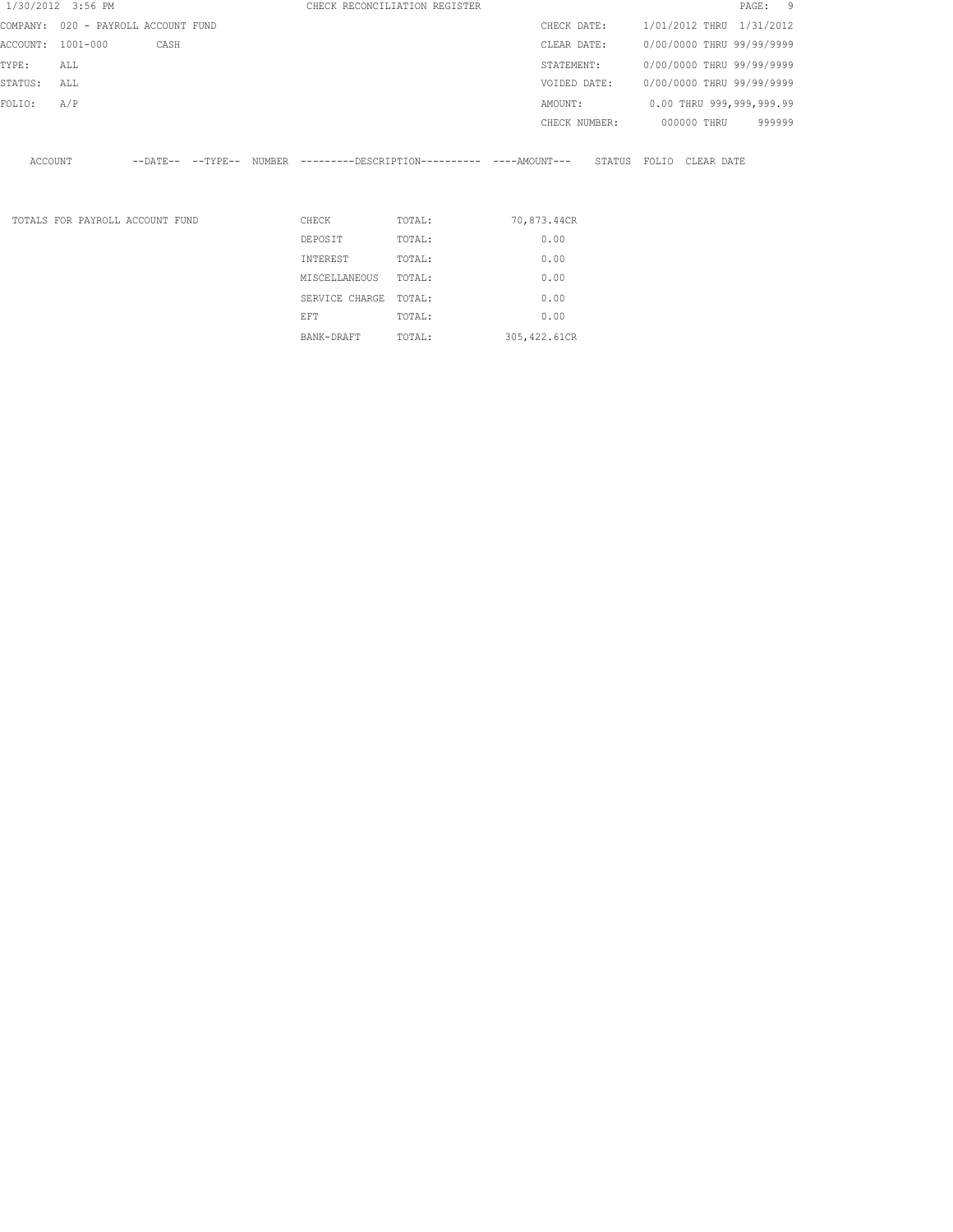| 1/30/2012 3:56 PM                |                                                                                              |                |                                       | CHECK RECONCILIATION REGISTER |                    |                 |   |                           | PAGE: 10 |
|----------------------------------|----------------------------------------------------------------------------------------------|----------------|---------------------------------------|-------------------------------|--------------------|-----------------|---|---------------------------|----------|
|                                  | COMPANY: 979 - ANDREWS CO DESIGNATED                                                         |                |                                       |                               | CHECK DATE:        |                 |   | 1/01/2012 THRU 1/31/2012  |          |
| ACCOUNT: 1010-000                | POOLED CASH-ANDREWS CO DESIG                                                                 |                |                                       |                               | CLEAR DATE:        |                 |   | 0/00/0000 THRU 99/99/9999 |          |
| TYPE:<br>ALL                     |                                                                                              |                |                                       |                               | STATEMENT:         |                 |   | 0/00/0000 THRU 99/99/9999 |          |
| STATUS:<br>ALL                   |                                                                                              |                |                                       |                               | VOIDED DATE:       |                 |   | 0/00/0000 THRU 99/99/9999 |          |
| FOLIO:<br>A/P                    |                                                                                              |                |                                       |                               | AMOUNT:            |                 |   | 0.00 THRU 999,999,999.99  |          |
|                                  |                                                                                              |                |                                       |                               | CHECK NUMBER:      |                 |   | 000000 THRU               | 999999   |
| ACCOUNT                          | --DATE-- --TYPE-- NUMBER ---------DESCRIPTION---------- ----AMOUNT--- STATUS FOLIO CLEARDATE |                |                                       |                               |                    |                 |   |                           |          |
| CHECK:                           |                                                                                              |                |                                       |                               |                    |                 |   |                           |          |
| 1010-000                         | 1/06/2012 CHECK 014376 BEAR GRAPHICS INC                                                     |                |                                       |                               | 73.59CR            | OUTSTND A       |   | 0/00/0000                 |          |
| 1010-000                         | 1/06/2012 CHECK                                                                              |                | 014377 CMC BUSINESS SYSTEMS INC       |                               | 786.10CR           | OUTSTND         | A | 0/00/0000                 |          |
| 1010-000                         | 1/06/2012 CHECK                                                                              | 014378 DIRECTV |                                       |                               | 46.35CR            | OUTSTND         | A | 0/00/0000                 |          |
| 1010-000                         | 1/06/2012 CHECK                                                                              |                | 014379 MIDLAND RAPE CRISIS AND CHILDR |                               | 85.90CR            | OUTSTND         | A | 0/00/0000                 |          |
| 1010-000                         | 1/06/2012 CHECK                                                                              |                | 014380 PORTERS THRIFTWAY              |                               |                    | 38.18CR OUTSTND | A | 0/00/0000                 |          |
| 1010-000                         | 1/06/2012 CHECK                                                                              |                | 014381 SAFE PLACE OF THE PERMIAN BASI |                               | 406.75CR           | OUTSTND         | Α | 0/00/0000                 |          |
| *** 1010-000                     | 1/13/2012 CHECK                                                                              |                | 014416 ANDREWS COUNTY NEWS INC        |                               | 30.00CR            | OUTSTND         | A | 0/00/0000                 |          |
| 1010-000                         | 1/13/2012 CHECK                                                                              |                | 014417 PRECISION DELTA CORP           |                               | 363.80CR           | OUTSTND         | Α | 0/00/0000                 |          |
| 1010-000                         | 1/13/2012 CHECK                                                                              |                | 014418 SHERRY HATHCOCK                |                               | 1,300.00CR         | OUTSTND         | А | 0/00/0000                 |          |
| 1010-000                         | 1/13/2012 CHECK                                                                              |                | 014419 VERIZON WIRELESS               |                               | 100.04CR           | OUTSTND         | Α | 0/00/0000                 |          |
| *** 1010-000                     | 1/20/2012 CHECK                                                                              |                | 014426 GENERAL FUND                   |                               | 948.38CR           | OUTSTND         | A | 0/00/0000                 |          |
| 1010-000                         | 1/20/2012 CHECK                                                                              |                | 014427 QUILL CORPORATION              |                               | 244.53CR OUTSTND   |                 | A | 0/00/0000                 |          |
| *** 1010-000                     | 1/27/2012 CHECK                                                                              |                | 014435 CMC BUSINESS SYSTEMS INC       |                               | 1,129.17CR OUTSTND |                 | A | 0/00/0000                 |          |
| TOTALS FOR ACCOUNT 1010-000      |                                                                                              |                | CHECK                                 | TOTAL:                        | 5,552.79CR         |                 |   |                           |          |
|                                  |                                                                                              |                | DEPOSIT                               | TOTAL:                        | 0.00               |                 |   |                           |          |
|                                  |                                                                                              |                | INTEREST                              | TOTAL:                        | 0.00               |                 |   |                           |          |
|                                  |                                                                                              |                | MISCELLANEOUS TOTAL:                  |                               | 0.00               |                 |   |                           |          |
|                                  |                                                                                              |                | SERVICE CHARGE TOTAL:                 |                               | 0.00               |                 |   |                           |          |
|                                  |                                                                                              |                | EFT                                   | TOTAL:                        | 0.00               |                 |   |                           |          |
|                                  |                                                                                              |                | BANK-DRAFT                            | TOTAL:                        | 0.00               |                 |   |                           |          |
| TOTALS FOR ANDREWS CO DESIGNATED |                                                                                              |                | CHECK                                 | TOTAL:                        | 5,552.79CR         |                 |   |                           |          |
|                                  |                                                                                              |                | DEPOSIT                               | TOTAL:                        | 0.00               |                 |   |                           |          |
|                                  |                                                                                              |                | INTEREST                              | TOTAL:                        | 0.00               |                 |   |                           |          |
|                                  |                                                                                              |                | MISCELLANEOUS                         | TOTAL:                        | 0.00               |                 |   |                           |          |
|                                  |                                                                                              |                | SERVICE CHARGE TOTAL:                 |                               | 0.00               |                 |   |                           |          |
|                                  |                                                                                              |                | EFT                                   | TOTAL:                        | 0.00               |                 |   |                           |          |
|                                  |                                                                                              |                | BANK-DRAFT                            | TOTAL:                        | 0.00               |                 |   |                           |          |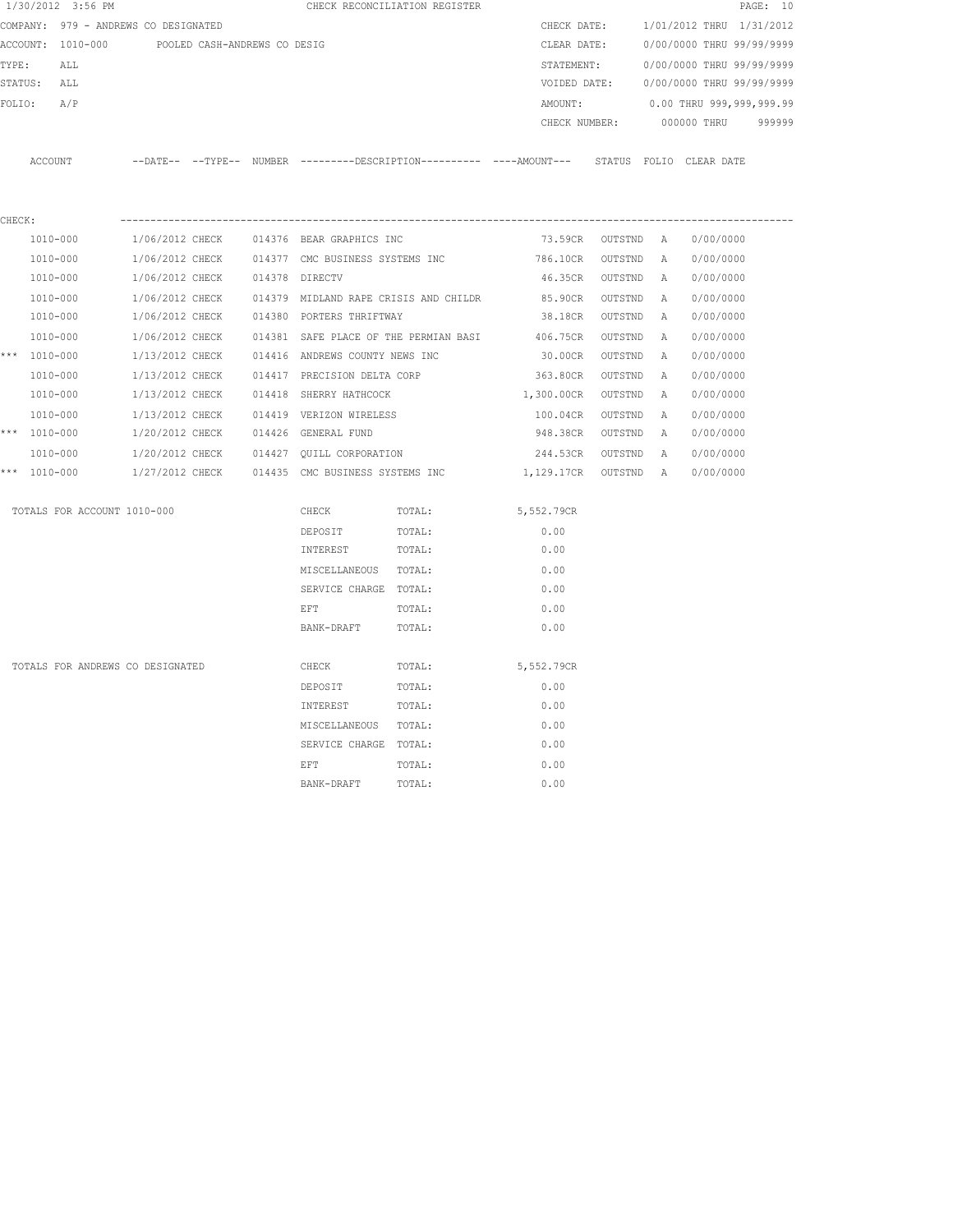|          | 1/30/2012 3:56 PM |                                     |        | CHECK RECONCILIATION REGISTER |               |                 |             | PAGE: 11                  |  |
|----------|-------------------|-------------------------------------|--------|-------------------------------|---------------|-----------------|-------------|---------------------------|--|
|          |                   | COMPANY: 989 - ROAD & BRIDGE POOLED |        |                               | CHECK DATE:   |                 |             | 1/01/2012 THRU 1/31/2012  |  |
| ACCOUNT: | 1010-000          | POOLED R & B FUNDS                  |        |                               | CLEAR DATE:   |                 |             | 0/00/0000 THRU 99/99/9999 |  |
| TYPE:    | ALL               |                                     |        |                               | STATEMENT:    |                 |             | 0/00/0000 THRU 99/99/9999 |  |
| STATUS:  | ALL               |                                     |        |                               | VOIDED DATE:  |                 |             | 0/00/0000 THRU 99/99/9999 |  |
| FOLIO:   | A/P               |                                     |        |                               | AMOUNT:       |                 |             | 0.00 THRU 999,999,999.99  |  |
|          |                   |                                     |        |                               | CHECK NUMBER: |                 | 000000 THRU | 999999                    |  |
|          |                   |                                     |        |                               |               |                 |             |                           |  |
| ACCOUNT  |                   | $---DATE---TYPE---$                 | NUMBER |                               |               | STATUS<br>FOLIO | CLEAR DATE  |                           |  |

| CHECK:       |                 |        |                                       |             |         |                |           |
|--------------|-----------------|--------|---------------------------------------|-------------|---------|----------------|-----------|
| $1010 - 000$ | 1/06/2012 CHECK |        | 017019 ANDREWS TIRE SERVICE INC       | 14.00CR     | OUTSTND | A              | 0/00/0000 |
| 1010-000     | 1/06/2012 CHECK |        | 017020 B-LINE FILTER & SUPPLY         | 311.30CR    | OUTSTND | $\mathbb{A}$   | 0/00/0000 |
| 1010-000     | 1/06/2012 CHECK |        | 017021 C.S.B ANDREWS EMPLOYEE TRUST F | 22,661.10CR | OUTSTND | A              | 0/00/0000 |
| 1010-000     | 1/06/2012 CHECK | 017022 | CITY OF ANDREWS WATER DEPT.           | 120.55CR    | OUTSTND | Α              | 0/00/0000 |
| 1010-000     | 1/06/2012 CHECK | 017023 | GENERAL FUND                          | 45,713.07CR | OUTSTND | $\mathbb{A}$   | 0/00/0000 |
| 1010-000     | 1/06/2012 CHECK | 017024 | MUSTANG LUMBER CO                     | 53.28CR     | OUTSTND | Α              | 0/00/0000 |
| 1010-000     | 1/06/2012 CHECK |        | 017025 PETRO COMMUNICATION INC        | 5,093.25CR  | OUTSTND | $\mathbb{A}$   | 0/00/0000 |
| 1010-000     | 1/06/2012 CHECK |        | 017026 PORTERS THRIFTWAY              | 26.72CR     | OUTSTND | Α              | 0/00/0000 |
| 1010-000     | 1/06/2012 CHECK | 017027 | SC FUELS                              | 5,840.99CR  | OUTSTND | $\mathbb{A}$   | 0/00/0000 |
| 1010-000     | 1/06/2012 CHECK |        | 017028 SPRINT                         | 109.83CR    | OUTSTND | A              | 0/00/0000 |
| 1010-000     | 1/06/2012 CHECK |        | 017029 STANDARD COFFEE SERVICE CO     | 50.52CR     | OUTSTND | Α              | 0/00/0000 |
| 1010-000     | 1/06/2012 CHECK | 017030 | WESTAIR-PRAXAIR DIST. I               | 13.05CR     | OUTSTND | $\mathbb{A}$   | 0/00/0000 |
| 1010-000     | 1/13/2012 CHECK |        | 017031 ANDREWS IRON & SUPPLY          | 147.63CR    | OUTSTND | Α              | 0/00/0000 |
| 1010-000     | 1/13/2012 CHECK |        | 017032 ANDREWS TIRE SERVICE INC       | 129.95CR    | OUTSTND | Α              | 0/00/0000 |
| 1010-000     | 1/13/2012 CHECK | 017033 | GEBO CREDIT CORPORATION               | 364.78CR    | OUTSTND | A              | 0/00/0000 |
| 1010-000     | 1/13/2012 CHECK |        | 017034 JOSE L LUNA                    | 477.00CR    | OUTSTND | $\overline{A}$ | 0/00/0000 |
| 1010-000     | 1/13/2012 CHECK |        | 017035 SIERRA SPRINGS                 | 39.49CR     | OUTSTND | $\mathbb{A}$   | 0/00/0000 |
| $1010 - 000$ | 1/13/2012 CHECK |        | 017036 SOUTHERN TIRE MART, LLC        | 114.00CR    | OUTSTND | $\mathbb{A}$   | 0/00/0000 |
| 1010-000     | 1/13/2012 CHECK | 017037 | UM AUTO PARTS                         | 570.21CR    | OUTSTND | $\mathbb{A}$   | 0/00/0000 |
| 1010-000     | 1/13/2012 CHECK | 017038 | WARREN CAT                            | 74.14CR     | OUTSTND | $\mathbb{A}$   | 0/00/0000 |
| 1010-000     | 1/20/2012 CHECK |        | 017039 ANDREWS BUILDERS SUPPLY INC    | 211.55CR    | OUTSTND | Α              | 0/00/0000 |
| 1010-000     | 1/20/2012 CHECK | 017040 | ANDREWS TIRE SERVICE INC              | 26.00CR     | OUTSTND | $\mathbb{A}$   | 0/00/0000 |
| 1010-000     | 1/20/2012 CHECK | 017041 | GENERAL FUND                          | 108.99CR    | OUTSTND | A              | 0/00/0000 |
| 1010-000     | 1/20/2012 CHECK | 017042 | GENERAL FUND                          | 35,443.03CR | OUTSTND | Α              | 0/00/0000 |
| 1010-000     | 1/20/2012 CHECK |        | 017043 INTERSTATE BILLING SERVICE INC | 43.50CR     | OUTSTND | Α              | 0/00/0000 |
| 1010-000     | 1/20/2012 CHECK |        | 017044 LUBBOCK GRADER BLADE, INC.     | 1,067.50CR  | OUTSTND | Α              | 0/00/0000 |
| 1010-000     | 1/20/2012 CHECK |        | 017045 SC FUELS                       | 2,865.83CR  | OUTSTND | Α              | 0/00/0000 |
| 1010-000     | 1/20/2012 CHECK |        | 017046 VERIZON WIRELESS               | 38.01CR     | OUTSTND | Α              | 0/00/0000 |
| 1010-000     | 1/20/2012 CHECK |        | 017047 WTCJCA                         | 175.00CR    | OUTSTND | A              | 0/00/0000 |
| 1010-000     | 1/27/2012 CHECK | 017048 | ANDREWS TIRE SERVICE INC              | 90.00CR     | OUTSTND | A              | 0/00/0000 |
| 1010-000     | 1/27/2012 CHECK | 017049 | ANDREWS TRUCK MAINTENANCE INC         | 298.17CR    | OUTSTND | Α              | 0/00/0000 |
| 1010-000     | 1/27/2012 CHECK |        | 017050 AUTOZONE COMMERCIAL            | 6.98CR      | OUTSTND | $\mathbb{A}$   | 0/00/0000 |
| 1010-000     | 1/27/2012 CHECK |        | 017051 GENERAL FUND                   | 28,102.70CR | OUTSTND | Α              | 0/00/0000 |
| 1010-000     | 1/27/2012 CHECK |        | 017052 MUSTANG LUMBER CO              | 277.33CR    | OUTSTND | $\mathbb{A}$   | 0/00/0000 |
| 1010-000     | 1/27/2012 CHECK |        | 017053 RELIANT                        | 386.64CR    | OUTSTND | $\mathbb{A}$   | 0/00/0000 |
| 1010-000     | 1/27/2012 CHECK | 017054 | TEXAS GAS SERVICE CORP                | 689.93CR    | OUTSTND | Α              | 0/00/0000 |
| 1010-000     | 1/27/2012 CHECK | 017055 | TXU ENERGY                            | 669.94CR    | OUTSTND | A              | 0/00/0000 |
| 1010-000     | 1/27/2012 CHECK |        | 017056 WTG FUELS, INC                 | 665.76CR    | OUTSTND | $\overline{A}$ | 0/00/0000 |
|              |                 |        |                                       |             |         |                |           |

| TOTALS FOR ACCOUNT 1010-000 |  |  |  |  |  |  |  |
|-----------------------------|--|--|--|--|--|--|--|
|-----------------------------|--|--|--|--|--|--|--|

CHECK TOTAL: 153,091.72CR DEPOSIT TOTAL:  $0.00$ INTEREST TOTAL: 0.00<br>MISCELLANEOUS TOTAL: 0.00 MISCELLANEOUS TOTAL: 0.00<br>
SERVICE CHARGE TOTAL: 0.00<br>
EFT TOTAL: 0.00<br>
BANK-DRAFT TOTAL: 0.00 SERVICE CHARGE TOTAL:  $\begin{minipage}{.4\linewidth} \begin{tabular}{l} \bf \texttt{EFT} \end{tabular} \end{minipage}$ BANK-DRAFT TOTAL: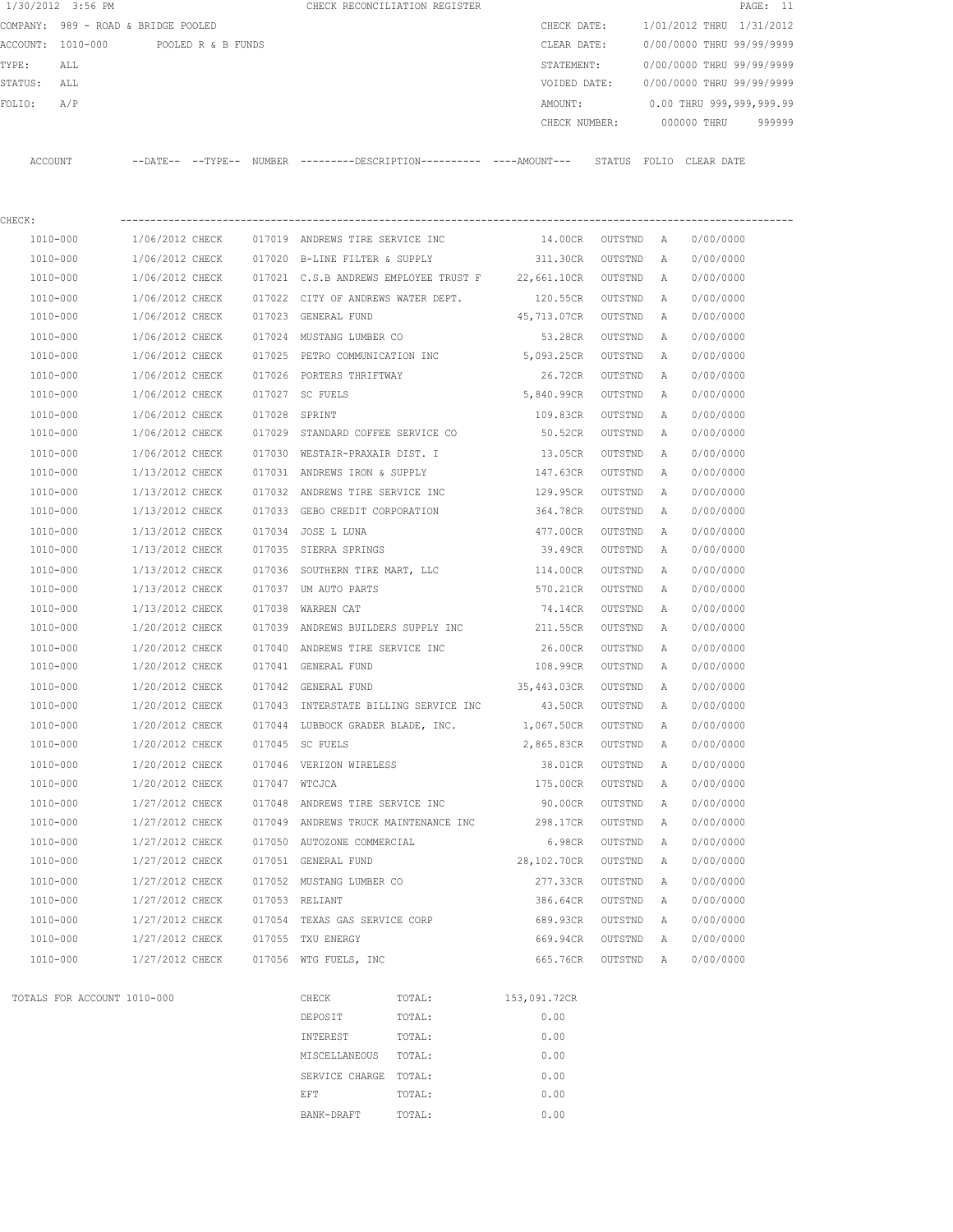|          | 1/30/2012 3:56 PM               |                     |                    |          | CHECK RECONCILIATION REGISTER                       |              |               |        |       |                           | PAGE: 12 |
|----------|---------------------------------|---------------------|--------------------|----------|-----------------------------------------------------|--------------|---------------|--------|-------|---------------------------|----------|
| COMPANY: | 989 - ROAD & BRIDGE POOLED      |                     |                    |          |                                                     |              | CHECK DATE:   |        |       | 1/01/2012 THRU 1/31/2012  |          |
| ACCOUNT: | 1010-000                        |                     | POOLED R & B FUNDS |          |                                                     |              | CLEAR DATE:   |        |       | 0/00/0000 THRU 99/99/9999 |          |
| TYPE:    | ALL                             |                     |                    |          |                                                     |              | STATEMENT:    |        |       | 0/00/0000 THRU 99/99/9999 |          |
| STATUS:  | ALL                             |                     |                    |          |                                                     |              | VOIDED DATE:  |        |       | 0/00/0000 THRU 99/99/9999 |          |
| FOLIO:   | A/P                             |                     |                    |          |                                                     |              | AMOUNT:       |        |       | 0.00 THRU 999,999,999.99  |          |
|          |                                 |                     |                    |          |                                                     |              | CHECK NUMBER: |        |       | 000000 THRU               | 999999   |
| ACCOUNT  |                                 | $---DATE---TYPE---$ |                    |          | NUMBER ---------DESCRIPTION---------- ----AMOUNT--- |              |               | STATUS | FOLIO | CLEAR DATE                |          |
|          | TOTALS FOR ROAD & BRIDGE POOLED |                     |                    | CHECK    | TOTAL:                                              | 153,091.72CR |               |        |       |                           |          |
|          |                                 |                     |                    | DEPOSIT  | TOTAL:                                              |              | 0.00          |        |       |                           |          |
|          |                                 |                     |                    | INTEREST | TOTAL:                                              |              | 0.00          |        |       |                           |          |

MISCELLANEOUS IOIAL.<br>
SERVICE CHARGE TOTAL: 0.00<br>
EFT TOTAL: 0.00 BANK-DRAFT TOTAL: 0.00

MISCELLANEOUS TOTAL: 0.00 SERVICE CHARGE TOTAL: 0.00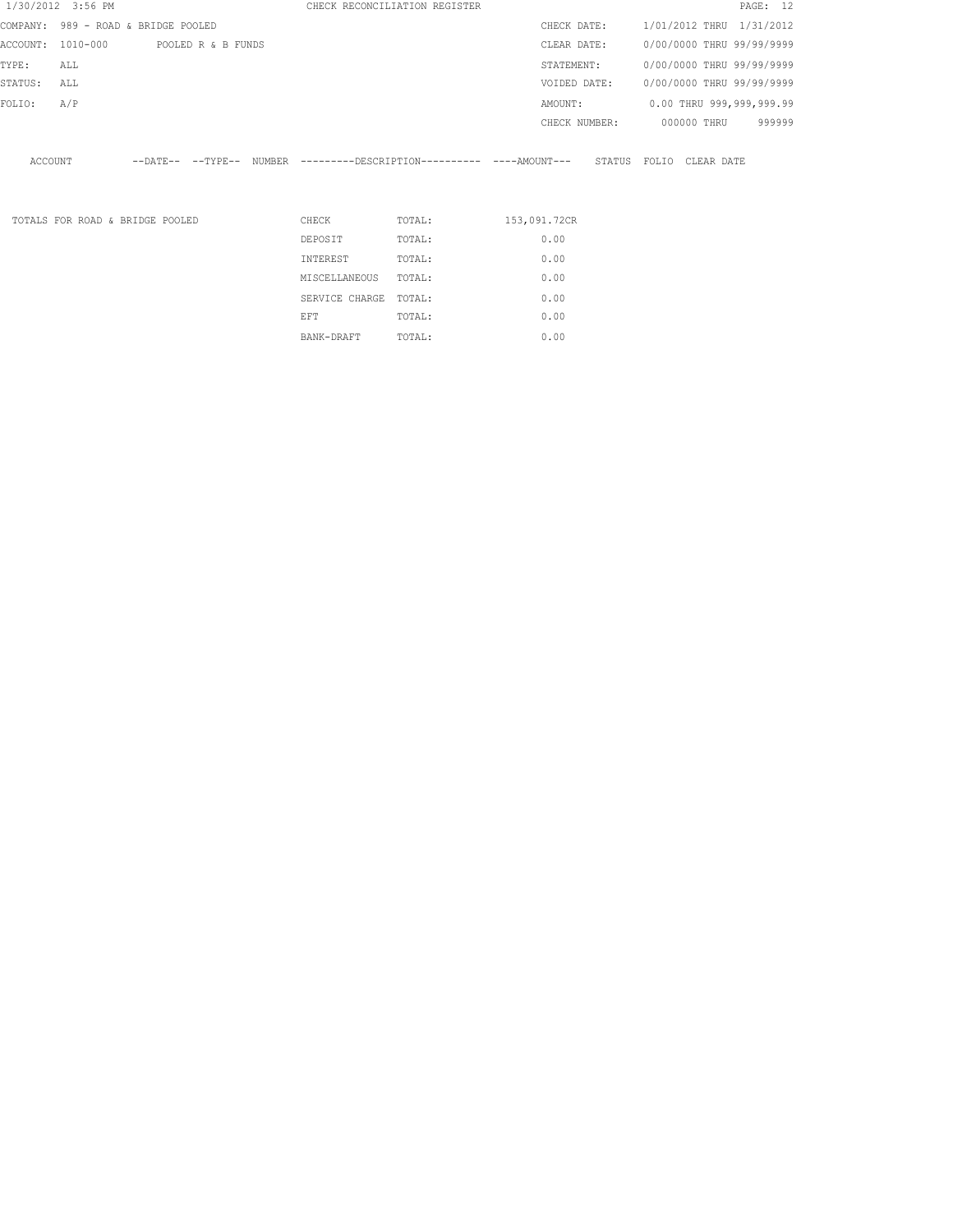|             | 1/30/2012 3:56 PM                       |                 |                          |               | CHECK RECONCILIATION REGISTER                                       |                       |         |              |                           | PAGE: 13 |
|-------------|-----------------------------------------|-----------------|--------------------------|---------------|---------------------------------------------------------------------|-----------------------|---------|--------------|---------------------------|----------|
|             | COMPANY: 999 - GENERAL FUND CASH POOLED |                 |                          |               |                                                                     | CHECK DATE:           |         |              | 1/01/2012 THRU 1/31/2012  |          |
|             | ACCOUNT: 1010-000                       |                 | GENERAL FUND POOLED CASH |               |                                                                     | CLEAR DATE:           |         |              | 0/00/0000 THRU 99/99/9999 |          |
| TYPE:       | ALL                                     |                 |                          |               |                                                                     | STATEMENT:            |         |              | 0/00/0000 THRU 99/99/9999 |          |
| STATUS:     | ALL                                     |                 |                          |               |                                                                     | VOIDED DATE:          |         |              | 0/00/0000 THRU 99/99/9999 |          |
| FOLIO:      | A/P                                     |                 |                          |               |                                                                     | AMOUNT:               |         |              | 0.00 THRU 999,999,999.99  |          |
|             |                                         |                 |                          |               |                                                                     | CHECK NUMBER:         |         |              | 000000 THRU               | 999999   |
|             |                                         |                 |                          |               |                                                                     |                       |         |              |                           |          |
|             | ACCOUNT                                 |                 |                          |               | --DATE-- --TYPE-- NUMBER --------DESCRIPTION--------- ----AMOUNT--- |                       |         |              | STATUS FOLIO CLEAR DATE   |          |
| BANK DRAFT: |                                         |                 |                          |               |                                                                     |                       |         |              |                           |          |
|             | 1010-000                                |                 |                          |               | 1/20/2012 BANK-DRAFT012012 JPMORGAN CHASE BANK                      | 10,163.57CR OUTSTND A |         |              | 0/00/0000                 |          |
| CHECK:      |                                         |                 |                          |               |                                                                     |                       |         |              |                           |          |
|             | 1010-000                                | 1/06/2012 CHECK |                          |               | 100509 ABSOLUTE FIRE PROTECTION INC                                 | 410.10CR              | OUTSTND | A            | 0/00/0000                 |          |
|             | 1010-000                                | 1/06/2012 CHECK |                          |               | 100510 ANDREWS COUNTRY CLUB                                         | 1.00CR                | OUTSTND | A            | 0/00/0000                 |          |
|             | 1010-000                                | 1/06/2012 CHECK |                          |               | 100511 ANDREWS OFFICE SUPPLY                                        | 445.65CR              | OUTSTND | A            | 0/00/0000                 |          |
|             | 1010-000                                | 1/06/2012 CHECK |                          |               | 100512 ANDREWS SENIOR CENTER                                        | 57,884.00CR           | OUTSTND | A            | 0/00/0000                 |          |
|             | 1010-000                                | 1/06/2012 CHECK |                          |               | 100513 BEAR GRAPHICS INC                                            | 534.32CR              | OUTSTND | А            | 0/00/0000                 |          |
|             | 1010-000                                | 1/06/2012 CHECK |                          |               | 100514 BORDER STATES ELECTRIC SUPPLY 11,120.00CR                    |                       | OUTSTND | А            | 0/00/0000                 |          |
|             | 1010-000                                | 1/06/2012 CHECK |                          |               | 100515 C.S.B ANDREWS EMPLOYEE TRUST F 179,851.83CR                  |                       | OUTSTND | Α            | 0/00/0000                 |          |
|             | 1010-000                                | 1/06/2012 CHECK |                          |               | 100516 CITY OF ANDREWS                                              | 2,000.00CR            | OUTSTND | Α            | 0/00/0000                 |          |
|             | 1010-000                                | 1/06/2012 CHECK |                          |               | 100517 CITY OF ANDREWS WATER DEPT.                                  | 6,936.48CR            | OUTSTND | Α            | 0/00/0000                 |          |
|             | 1010-000                                | 1/06/2012 CHECK |                          | 100518        | CLYDE'S REFRIGERATION INC                                           | 636.00CR              | OUTSTND | Α            | 0/00/0000                 |          |
|             | 1010-000                                | 1/06/2012 CHECK |                          | 100519        | CMC BUSINESS SYSTEMS INC                                            | 334.27CR              | OUTSTND | Α            | 0/00/0000                 |          |
|             | 1010-000                                | 1/06/2012 CHECK |                          | 100520        | CRS DIAGNOSTIC SERVICE LLC                                          | 20.00CR               | OUTSTND | Α            | 0/00/0000                 |          |
|             | 1010-000                                | 1/06/2012 CHECK |                          | 100521        | D & D RIBBON COMPANY                                                | 72.92CR               | OUTSTND | Α            | 0/00/0000                 |          |
|             | 1010-000                                | 1/06/2012 CHECK |                          | 100522        | DAN SULLIVAN                                                        | 550.00CR              | OUTSTND | Α            | 0/00/0000                 |          |
|             | 1010-000                                | 1/06/2012 CHECK |                          | 100523        | FEDEX                                                               | 41.78CR               | OUTSTND | A            | 0/00/0000                 |          |
|             | 1010-000                                | 1/06/2012 CHECK |                          |               | 100524 FLORES BODY SHOP                                             | 3, 115.11CR           | OUTSTND | Α            | 0/00/0000                 |          |
|             | 1010-000                                | 1/06/2012 CHECK |                          | 100525        | GENERAL FUND                                                        | 14,028.30CR           | OUTSTND | А            | 0/00/0000                 |          |
|             | 1010-000                                | 1/06/2012 CHECK |                          | 100526        | GEORGE F GOMEZ                                                      | 2,436.00CR            | OUTSTND | Α            | 0/00/0000                 |          |
|             | 1010-000                                | 1/06/2012 CHECK |                          |               | 100527 GLOBAL GOVT/EDU                                              | 727.38CR              | OUTSTND | А            | 0/00/0000                 |          |
|             | 1010-000                                | 1/06/2012 CHECK |                          | 100528        | JOHN F WATSON                                                       | 4,206.75CR            | OUTSTND | A            | 0/00/0000                 |          |
|             | 1010-000                                | 1/06/2012 CHECK |                          |               | 100529 KENDA HECKLER                                                | 603.40CR              | OUTSTND | A            | 0/00/0000                 |          |
|             | 1010-000                                | 1/06/2012 CHECK |                          |               | 100530 LOCAL GOVERNMENT SOLUTIONS                                   | 3,171.00CR            | OUTSTND | A            | 0/00/0000                 |          |
|             | 1010-000                                | 1/06/2012 CHECK |                          |               | 100531 MARK HOOPER ATTORNEY AT LAW                                  | 700.00CR              | OUTSTND | Α            | 0/00/0000                 |          |
|             | 1010-000                                | 1/06/2012 CHECK |                          |               | 100532 MIDLAND LOCK & SAFE INC                                      | 370.50CR              | OUTSTND | Α            | 0/00/0000                 |          |
|             | 1010-000                                | 1/06/2012 CHECK |                          |               | 100533 MUSTANG PRINTERS & ENGRAVERS I                               | 57.86CR               | OUTSTND | $\mathbb{A}$ | 0/00/0000                 |          |
|             | 1010-000                                | 1/06/2012 CHECK |                          |               | 100534 NEW DAY COUNSELING                                           | 720.00CR              | OUTSTND | A            | 0/00/0000                 |          |
|             | 1010-000                                | 1/06/2012 CHECK |                          |               | 100535 OFFICE DEPOT                                                 | 95.94CR               | OUTSTND | $\mathbb{A}$ | 0/00/0000                 |          |
|             | 1010-000                                | 1/06/2012 CHECK |                          |               | 100536 PORTERS THRIFTWAY                                            | 13.11CR               | OUTSTND | Α            | 0/00/0000                 |          |
|             | 1010-000                                | 1/06/2012 CHECK |                          |               | 100537 QUILL CORPORATION                                            | 130.00CR              | OUTSTND | Α            | 0/00/0000                 |          |
|             | 1010-000                                | 1/06/2012 CHECK |                          |               | 100538 SC FUELS                                                     | 4,661.46CR            | OUTSTND | Α            | 0/00/0000                 |          |
|             | $1010 - 000$                            | 1/06/2012 CHECK |                          |               | 100539 SEWELL FAMILY OF COMPANIES, IN                               | 798.11CR              | OUTSTND | Α            | 0/00/0000                 |          |
|             | 1010-000                                | 1/06/2012 CHECK |                          |               | 100540 SIERRA SPRINGS                                               | 27.81CR               | OUTSTND | Α            | 0/00/0000                 |          |
|             | 1010-000                                | 1/06/2012 CHECK |                          | 100541 SPRINT |                                                                     | 688.53CR              | OUTSTND | Α            | 0/00/0000                 |          |
|             | 1010-000                                | 1/06/2012 CHECK |                          |               | 100542 STANDARD COFFEE SERVICE CO                                   | 178.89CR              | OUTSTND | Α            | 0/00/0000                 |          |
|             | 1010-000                                | 1/06/2012 CHECK |                          |               | 100543 STANLEY FORD - ANDREWS                                       | 841.75CR              | OUTSTND | Α            | 0/00/0000                 |          |
|             | 1010-000                                | 1/06/2012 CHECK |                          |               | 100544 STATE COMPTROLLER SALES TAX                                  | 739.35CR              | OUTSTND | Α            | 0/00/0000                 |          |
|             | 1010-000                                | 1/06/2012 CHECK |                          |               | 100545 SYNETRA INC                                                  | 6,125.00CR            | OUTSTND | Α            | 0/00/0000                 |          |
|             | 1010-000                                | 1/06/2012 CHECK |                          |               | 100546 TEXAS GAS SERVICE CORP                                       | 2,706.89CR            | OUTSTND | Α            | 0/00/0000                 |          |
|             | 1010-000                                | 1/06/2012 CHECK |                          |               | 100547 TRACEY SCOWN                                                 | 155.00CR              | OUTSTND | Α            | 0/00/0000                 |          |
|             | 1010-000                                | 1/06/2012 CHECK |                          |               | 100548 TXU ENERGY                                                   | 959.90CR              | OUTSTND | Α            | 0/00/0000                 |          |
|             | 1010-000                                | 1/06/2012 CHECK |                          |               | 100549 TYLER TECHNOLOGIES                                           | 1,076.25CR            | OUTSTND | A            | 0/00/0000                 |          |
|             |                                         |                 |                          |               |                                                                     |                       |         |              |                           |          |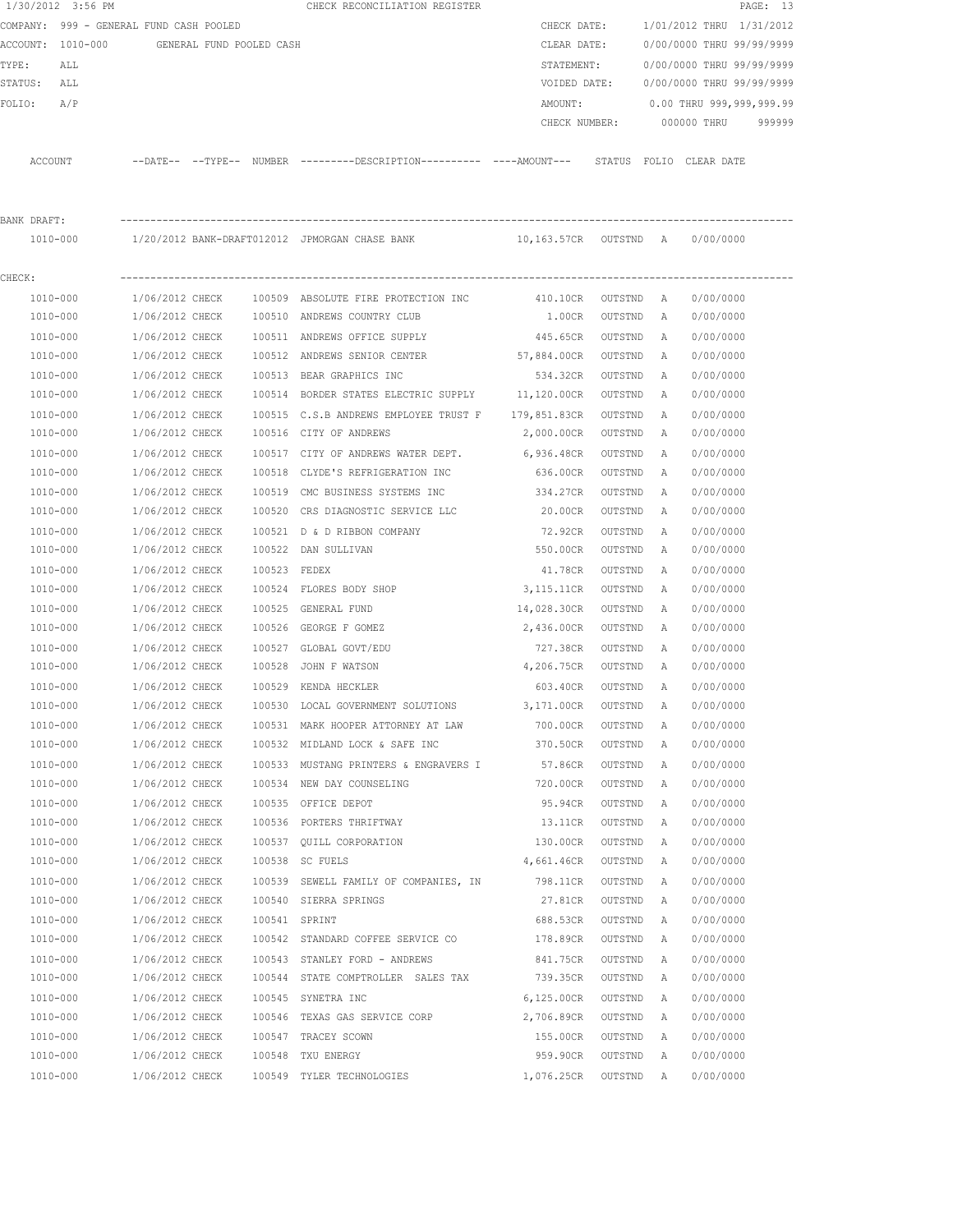|                   | 1/30/2012 3:56 PM                       |                          |        | CHECK RECONCILIATION REGISTER                                                              |              |           |              |                           | PAGE: 14 |
|-------------------|-----------------------------------------|--------------------------|--------|--------------------------------------------------------------------------------------------|--------------|-----------|--------------|---------------------------|----------|
|                   | COMPANY: 999 - GENERAL FUND CASH POOLED |                          |        |                                                                                            | CHECK DATE:  |           |              | 1/01/2012 THRU 1/31/2012  |          |
| ACCOUNT: 1010-000 |                                         | GENERAL FUND POOLED CASH |        |                                                                                            | CLEAR DATE:  |           |              | 0/00/0000 THRU 99/99/9999 |          |
| TYPE:             | ALL                                     |                          |        |                                                                                            | STATEMENT:   |           |              | 0/00/0000 THRU 99/99/9999 |          |
| STATUS:           | ALL                                     |                          |        |                                                                                            | VOIDED DATE: |           |              | 0/00/0000 THRU 99/99/9999 |          |
| FOLIO:            | A/P                                     |                          |        |                                                                                            | AMOUNT:      |           |              | 0.00 THRU 999,999,999.99  |          |
|                   |                                         |                          |        |                                                                                            |              |           |              | CHECK NUMBER: 000000 THRU | 999999   |
|                   |                                         |                          |        |                                                                                            |              |           |              |                           |          |
| ACCOUNT           |                                         |                          |        | --DATE-- --TYPE-- NUMBER --------DESCRIPTION---------- ---AMOUNT--- STATUS FOLIO CLEARDATE |              |           |              |                           |          |
|                   |                                         |                          |        |                                                                                            |              |           |              |                           |          |
|                   |                                         |                          |        |                                                                                            |              |           |              |                           |          |
| CHECK:            |                                         |                          |        |                                                                                            |              |           |              |                           |          |
| 1010-000          |                                         | 1/06/2012 CHECK          |        | 100550 WAYNE FROST ATTORNEY AT LAW                                                         | 400.00CR     | OUTSTND A |              | 0/00/0000                 |          |
| 1010-000          |                                         | 1/06/2012 CHECK          |        | 100551 WEST PAYMENT CENTER                                                                 | 235.00CR     | OUTSTND   | A            | 0/00/0000                 |          |
| 1010-000          |                                         | 1/06/2012 CHECK          |        | 100552 WINDSTREAM COMMUNICATIONS 7,847.77CR                                                |              | OUTSTND   | A            | 0/00/0000                 |          |
| 1010-000          |                                         | 1/13/2012 CHECK          | 100553 | 4M YOUTH SERVICES                                                                          | 4,440.00CR   | OUTSTND   | A            | 0/00/0000                 |          |
| 1010-000          |                                         | 1/13/2012 CHECK          |        | 100554 ANDREWS BUILDERS SUPPLY INC                                                         | 29.98CR      | OUTSTND   | $\mathbb{A}$ | 0/00/0000                 |          |
| 1010-000          |                                         | 1/13/2012 CHECK          |        | 100555 ANDREWS IRON & SUPPLY                                                               | 51.24CR      | OUTSTND   | $\mathbb{A}$ | 0/00/0000                 |          |
| 1010-000          |                                         | 1/13/2012 CHECK          |        | 100556 ANDREWS VETERINARY CLINIC CORP                                                      | 211.30CR     | OUTSTND   | A            | 0/00/0000                 |          |
| 1010-000          |                                         | 1/13/2012 CHECK          |        | 100557 AUSTIN TURF & TRACTOR                                                               | 177.52CR     | OUTSTND   | A            | 0/00/0000                 |          |
| 1010-000          |                                         | 1/13/2012 CHECK          | 100558 | BEAR GRAPHICS INC                                                                          | 148.90CR     | OUTSTND   | A            | 0/00/0000                 |          |
| 1010-000          |                                         | 1/13/2012 CHECK          | 100559 | BEHAVIORAL INTERVENTION                                                                    | 242.73CR     | OUTSTND   | A            | 0/00/0000                 |          |
| 1010-000          |                                         | 1/13/2012 CHECK          |        | 100560 BEN E BREWER                                                                        | 12.99CR      | OUTSTND   | A            | 0/00/0000                 |          |
| 1010-000          |                                         | 1/13/2012 CHECK          |        | 100561 BEN E. KEITH                                                                        | 4,232.23CR   | OUTSTND   | $\mathbb{A}$ | 0/00/0000                 |          |
| 1010-000          |                                         | 1/13/2012 CHECK          |        | 100562 BRI'S PLACE                                                                         | 1,100.00CR   | OUTSTND   | A            | 0/00/0000                 |          |
| 1010-000          |                                         | 1/13/2012 CHECK          |        | 100563 CRS DIAGNOSTIC SERVICE LLC                                                          | 40.00CR      | OUTSTND   | A            | 0/00/0000                 |          |
| 1010-000          |                                         | 1/13/2012 CHECK          |        | 100564 DAVID B BROOKS                                                                      | 100.00CR     | OUTSTND   | A            | 0/00/0000                 |          |
| 1010-000          |                                         | 1/13/2012 CHECK          |        | 100565 DECOTY COFFEE CO                                                                    | 172.50CR     | OUTSTND   | $\mathbb{A}$ | 0/00/0000                 |          |
| 1010-000          |                                         | 1/13/2012 CHECK          |        | 100566 EVER CHANGE                                                                         | 2,790.00CR   | OUTSTND   | A            | 0/00/0000                 |          |

 1010-000 1/13/2012 CHECK 100567 GALLS, AN ARAMARK COMPANY 102.14CR OUTSTND A 0/00/0000 1010-000 1/13/2012 CHECK 100568 GEBO CREDIT CORPORATION 289.70CR OUTSTND A 0/00/0000 1010-000 1/13/2012 CHECK 100569 HORIZON REPORTERS 185.70CR OUTSTND A 0/00/0000 1010-000 1/13/2012 CHECK 100570 INTERSTATE BILLING SERVICE INC 287.76CR OUTSTND A 0/00/0000 1010-000 1/13/2012 CHECK 100571 J ROXANE BLOUNT 266.70CR OUTSTND A 0/00/0000 1010-000 1/13/2012 CHECK 100572 JUSTICES OF THE PEACE & CONSTA 190.00CR OUTSTND A 0/00/0000 1010-000 1/13/2012 CHECK 100573 KONICA MINOLTA BUSINESS SOLUTI 199.00CR OUTSTND A 0/00/0000 1010-000 1/13/2012 CHECK 100574 KYOCERA MITA AMERICA, INC. 133.79CR OUTSTND A 0/00/0000 1010-000 1/13/2012 CHECK 100575 MIDLAND COUNTY JUVENILE PROBAT 1,980.00CR OUTSTND A 0/00/0000 1010-000 1/13/2012 CHECK 100576 MIDLAND RAPE CRISIS AND CHILDR 12,500.00CR OUTSTND A 0/00/0000 1010-000 1/13/2012 CHECK 100577 MUSTANG FEED & SUPPLY 517.80CR OUTSTND A 0/00/0000 1010-000 1/13/2012 CHECK 100578 OMNICARE SAN ANTONIO 26.45CR OUTSTND A 0/00/0000 1010-000 1/13/2012 CHECK 100579 PERMIAN REGIONAL MEDICAL CENTE 798.87CR OUTSTND A 0/00/0000 1010-000 1/13/2012 CHECK 100580 PETRO COMMUNICATION INC 413.00CR OUTSTND A 0/00/0000 1010-000 1/13/2012 CHECK 100581 PORTERS THRIFTWAY 580.24CR OUTSTND A 0/00/0000 1010-000 1/13/2012 CHECK 100582 PROFESSIONAL TURF PRODUCTS 846.85CR OUTSTND A 0/00/0000 1010-000 1/13/2012 CHECK 100583 QUILL CORPORATION 1,345.39CR OUTSTND A 0/00/0000 1010-000 1/13/2012 CHECK 100584 RICHARD H DOLGENER 44.40CR OUTSTND A 0/00/0000 1010-000 1/13/2012 CHECK 100585 RIVER CITY SUPPLY LLC 220.81CR OUTSTND A 0/00/0000 1010-000 1/13/2012 CHECK 100586 ROSARIO PERALEZ 239.91CR OUTSTND A 0/00/0000 1010-000 1/13/2012 CHECK 100587 SYNETRA INC 2,724.00CR OUTSTND A 0/00/0000 1010-000 1/13/2012 CHECK 100588 TASCOSA OFFICE MACHINES INC 25.97CR OUTSTND A 0/00/0000 1010-000 1/13/2012 CHECK 100589 TEXAS 4-H FOUNDATION 225.00CR OUTSTND A 0/00/0000 1010-000 1/13/2012 CHECK 100590 TEXAS DISTRICT COURT ALLIANCE 50.00CR OUTSTND A 0/00/0000 1010-000 1/13/2012 CHECK 100591 TEXAS GAS SERVICE CORP 1,775.69CR OUTSTND A 0/00/0000 1010-000 1/13/2012 CHECK 100592 TIMOTHY J MASON ATTY AT LAW 900.00CR OUTSTND A 0/00/0000 1010-000 1/13/2012 CHECK 100593 TRACEY SCOWN 480.47CR OUTSTND A 0/00/0000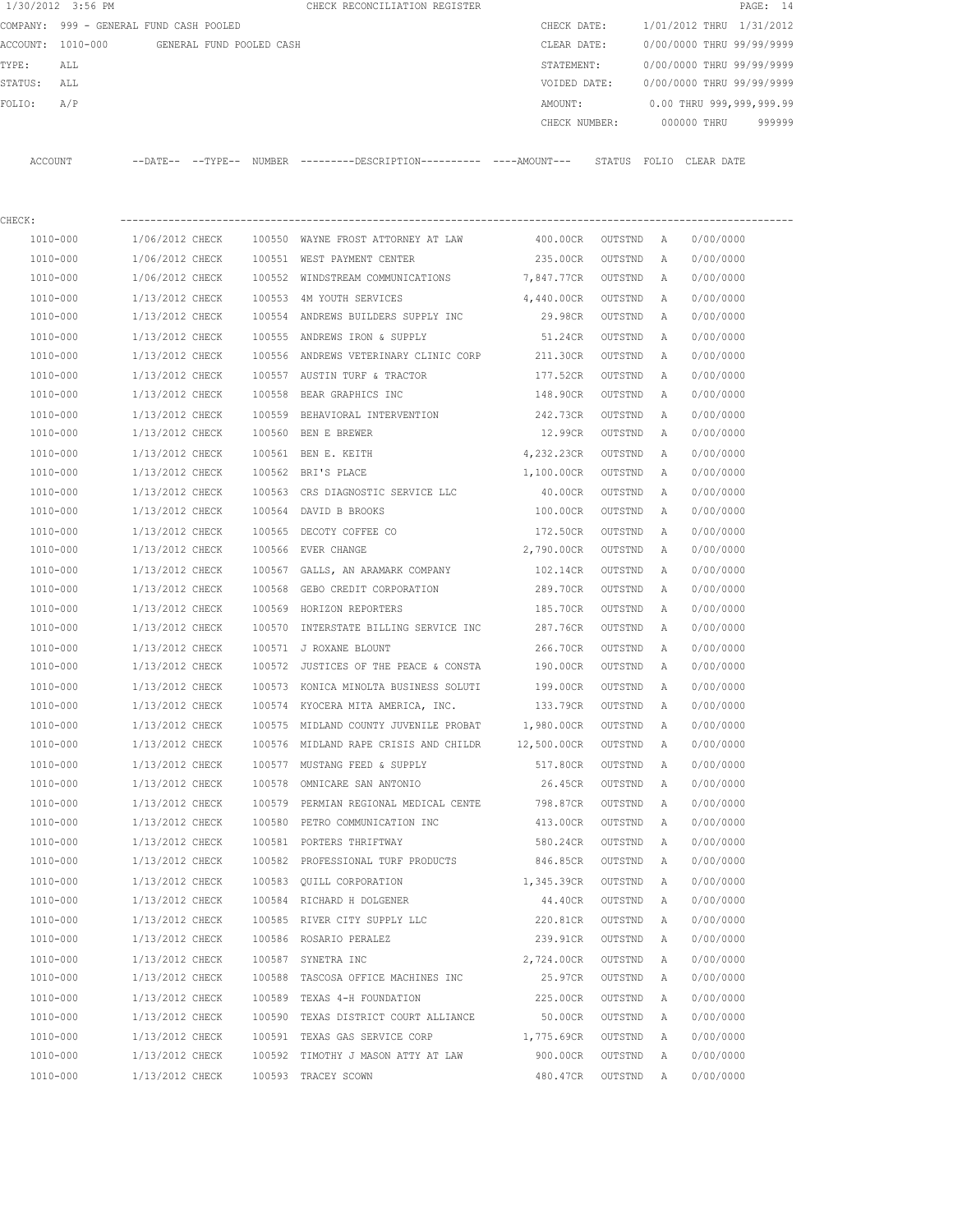|         | 1/30/2012 3:56 PM                       |                 |                          |             | CHECK RECONCILIATION REGISTER                                                                 |               |                    |        |                           | PAGE: 15 |
|---------|-----------------------------------------|-----------------|--------------------------|-------------|-----------------------------------------------------------------------------------------------|---------------|--------------------|--------|---------------------------|----------|
|         | COMPANY: 999 - GENERAL FUND CASH POOLED |                 |                          |             |                                                                                               | CHECK DATE:   |                    |        | 1/01/2012 THRU 1/31/2012  |          |
|         | ACCOUNT: 1010-000                       |                 | GENERAL FUND POOLED CASH |             |                                                                                               | CLEAR DATE:   |                    |        | 0/00/0000 THRU 99/99/9999 |          |
| TYPE:   | ALL                                     |                 |                          |             |                                                                                               | STATEMENT:    |                    |        | 0/00/0000 THRU 99/99/9999 |          |
| STATUS: | ALL                                     |                 |                          |             |                                                                                               | VOIDED DATE:  |                    |        | 0/00/0000 THRU 99/99/9999 |          |
| FOLIO:  | A/P                                     |                 |                          |             |                                                                                               | AMOUNT:       |                    |        | 0.00 THRU 999,999,999.99  |          |
|         |                                         |                 |                          |             |                                                                                               | CHECK NUMBER: |                    |        | 000000 THRU               | 999999   |
|         | ACCOUNT                                 |                 |                          |             | --DATE-- --TYPE-- NUMBER ---------DESCRIPTION---------- ----AMOUNT--- STATUS FOLIO CLEAR DATE |               |                    |        |                           |          |
| CHECK:  |                                         |                 |                          |             |                                                                                               |               |                    |        |                           |          |
|         | 1010-000                                | 1/13/2012 CHECK |                          |             | 100594 UM AUTO PARTS                                                                          | 33.45CR       | OUTSTND A          |        | 0/00/0000                 |          |
|         | 1010-000                                | 1/13/2012 CHECK |                          |             | 100595 VERIZON WIRELESS                                                                       | 785.46CR      | OUTSTND            | A      | 0/00/0000                 |          |
|         | 1010-000                                | 1/13/2012 CHECK |                          |             | 100596 WALLACH CONCRETE INC                                                                   | 167.48CR      | OUTSTND            | A      | 0/00/0000                 |          |
|         | 1010-000                                | 1/13/2012 CHECK |                          |             | 100597 WEATHERBY-EISENRICH                                                                    | 1,071.00CR    | OUTSTND            | Α      | 0/00/0000                 |          |
|         | 1010-000                                | 1/13/2012 CHECK |                          |             | 100598 WEST TEXAS JUVENILE CHEIFS' AS                                                         | 225.00CR      | OUTSTND            | Α      | 0/00/0000                 |          |
|         | 1010-000                                | 1/13/2012 CHECK |                          |             | 100599 WINDSTREAM COMMUNICATIONS                                                              | 905.63CR      | OUTSTND            | A      | 0/00/0000                 |          |
|         | 1010-000                                | 1/13/2012 CHECK |                          |             | 100600 WTG FUELS, INC                                                                         | 70.12CR       | OUTSTND            | Α      | 0/00/0000                 |          |
|         | 1010-000                                | 1/13/2012 CHECK |                          |             | 100601 XNET SYSTEMS INC                                                                       | 1,135.61CR    | OUTSTND            | A      | 0/00/0000                 |          |
|         | 1010-000                                | 1/20/2012 CHECK |                          |             | 100602 ANDREWS BUILDERS SUPPLY INC                                                            | 806.89CR      | OUTSTND            | A      | 0/00/0000                 |          |
|         | 1010-000                                | 1/20/2012 CHECK |                          |             | 100603 VOID CHECK                                                                             | 0.00          | OUTSTND            | Α      | 0/00/0000                 |          |
|         | 1010-000                                | 1/20/2012 CHECK |                          |             | 100604 VOID CHECK                                                                             | 0.00          | OUTSTND            | A      | 0/00/0000                 |          |
|         | 1010-000                                | 1/20/2012 CHECK |                          | 100605      | ANDREWS COUNTY NEWS INC                                                                       | 405.00CR      | OUTSTND            | Α      | 0/00/0000                 |          |
|         | 1010-000                                | 1/20/2012 CHECK |                          |             | 100606 ANDREWS PEST CONTROL                                                                   | 145.00CR      | OUTSTND            | Α      | 0/00/0000                 |          |
|         | 1010-000                                | 1/20/2012 CHECK |                          |             | 100607 ANDREWS PRESCRIPTION SHOP LLC                                                          | 2,340.19CR    | OUTSTND            | Α      | 0/00/0000                 |          |
|         | 1010-000                                | 1/20/2012 CHECK |                          |             | 100608 ANDREWS TIRE SERVICE INC                                                               | 36.95CR       | OUTSTND            | Α      | 0/00/0000                 |          |
|         | 1010-000                                | 1/20/2012 CHECK |                          |             | 100609 ANDREWS VISION CENTER                                                                  | 204.00CR      |                    |        | 0/00/0000                 |          |
|         | 1010-000                                | 1/20/2012 CHECK |                          |             | 100610 BORDER STATES ELECTRIC SUPPLY                                                          | 1,201.18CR    | OUTSTND<br>OUTSTND | Α<br>Α | 0/00/0000                 |          |
|         |                                         |                 |                          |             |                                                                                               |               |                    |        |                           |          |
|         | 1010-000                                | 1/20/2012 CHECK |                          | 100611 BWI  |                                                                                               | 60.20CR       | OUTSTND            | Α      | 0/00/0000                 |          |
|         | 1010-000                                | 1/20/2012 CHECK |                          |             | 100612 BWI COMPANIES INC                                                                      | 535.26CR      | OUTSTND            | A      | 0/00/0000                 |          |
|         | 1010-000                                | 1/20/2012 CHECK |                          |             | 100613 CENTER POINT LARGE PRINT                                                               | 77.88CR       | OUTSTND            | A      | 0/00/0000                 |          |
|         | 1010-000                                | 1/20/2012 CHECK |                          |             | 100614 CHEMSEARCH                                                                             | 200.00CR      | OUTSTND            | Α      | 0/00/0000                 |          |
|         | 1010-000                                | 1/20/2012 CHECK |                          | 100615      | CLYDE'S REFRIGERATION INC                                                                     | 184.77CR      | OUTSTND            | Α      | 0/00/0000                 |          |
|         | 1010-000                                | 1/20/2012 CHECK |                          |             | 100616 CMC BUSINESS SYSTEMS INC                                                               | 180.00CR      | OUTSTND            | Α      | 0/00/0000                 |          |
|         | 1010-000                                | 1/20/2012 CHECK |                          |             | 100617 COUGAR PRESS                                                                           | 811.86CR      | OUTSTND            | A      | 0/00/0000                 |          |
|         | 1010-000                                | 1/20/2012 CHECK |                          |             | 100618 CRS DIAGNOSTIC SERVICE LLC                                                             | 40.00CR       | OUTSTND            | A      | 0/00/0000                 |          |
|         | 1010-000                                | 1/20/2012 CHECK |                          |             | 100619 CUSTOM WHOLESALE SUPPLY CO INC                                                         | 1,875.65CR    | OUTSTND            | Α      | 0/00/0000                 |          |
|         | 1010-000                                | 1/20/2012 CHECK |                          |             | 100620 DATA FLEX BUSINESS PRODUCTS, L                                                         | 233.83CR      | OUTSTND            | Α      | 0/00/0000                 |          |
|         | 1010-000                                | 1/20/2012 CHECK |                          |             | 100621 DPC INDUSTRIES, INC.                                                                   | 315.00CR      | OUTSTND            | Α      | 0/00/0000                 |          |
|         | 1010-000                                | 1/20/2012 CHECK |                          |             | 100622 DSHS CENTRAL LAB MC2004                                                                | 316.60CR      | OUTSTND            | Α      | 0/00/0000                 |          |
|         | 1010-000                                | 1/20/2012 CHECK |                          |             | 100623 E.W. HARPER, D.D.S.                                                                    | 428.00CR      | OUTSTND            | Α      | 0/00/0000                 |          |
|         | 1010-000                                | 1/20/2012 CHECK |                          |             | 100624 ECLINICAL WEB LLC                                                                      | 946.75CR      | OUTSTND            | Α      | 0/00/0000                 |          |
|         | $1010 - 000$                            | 1/20/2012 CHECK |                          |             | 100625 ELLIOTT ELECTRIC SUPPLY                                                                | 3,870.46CR    | OUTSTND            | Α      | 0/00/0000                 |          |
|         | 1010-000                                | 1/20/2012 CHECK |                          |             | 100626 VOID CHECK                                                                             | 0.00          | OUTSTND            | Α      | 0/00/0000                 |          |
|         | 1010-000                                | 1/20/2012 CHECK |                          |             | 100627 VOID CHECK                                                                             | 0.00          | OUTSTND            | Α      | 0/00/0000                 |          |
|         | $1010 - 000$                            | 1/20/2012 CHECK |                          | 100628 GALE |                                                                                               | 542.74CR      | OUTSTND            | Α      | 0/00/0000                 |          |
|         | 1010-000                                | 1/20/2012 CHECK |                          |             | 100629 GLOBAL GOVT/EDU                                                                        | 158.52CR      | OUTSTND            | Α      | 0/00/0000                 |          |
|         | 1010-000                                | 1/20/2012 CHECK |                          |             | 100630 GRAINGER INC                                                                           | 1,862.75CR    | OUTSTND            | Α      | 0/00/0000                 |          |
|         | 1010-000                                | 1/20/2012 CHECK |                          |             | 100631 HAYS COUNTY TREASURER                                                                  | 3,255.00CR    | OUTSTND            | Α      | 0/00/0000                 |          |
|         | 1010-000                                | 1/20/2012 CHECK |                          |             | 100632 INTERSTATE BILLING SERVICE INC                                                         | 29.00CR       | OUTSTND            | Α      | 0/00/0000                 |          |
|         | 1010-000                                | 1/20/2012 CHECK |                          |             | 100633 JOYCE MILLER                                                                           | 77.00CR       | OUTSTND            | A      | 0/00/0000                 |          |
|         | 1010-000                                | 1/20/2012 CHECK |                          |             | 100634 KYOCERA MITA AMERICA, INC.                                                             | 333.06CR      | OUTSTND            | Α      | 0/00/0000                 |          |
|         | 1010-000                                | 1/20/2012 CHECK |                          |             | 100635 MARK HOOPER ATTORNEY AT LAW                                                            | 1,150.00CR    | OUTSTND            | Α      | 0/00/0000                 |          |
|         | 1010-000                                | 1/20/2012 CHECK |                          |             | 100636 MODERN IMAGING SOLUTIONS INC                                                           | 228.00CR      | OUTSTND            | Α      | 0/00/0000                 |          |

1010-000 1/20/2012 CHECK 100637 MUSTANG LUMBER CO VOIDED 178.59CR VOIDED A 0/00/0000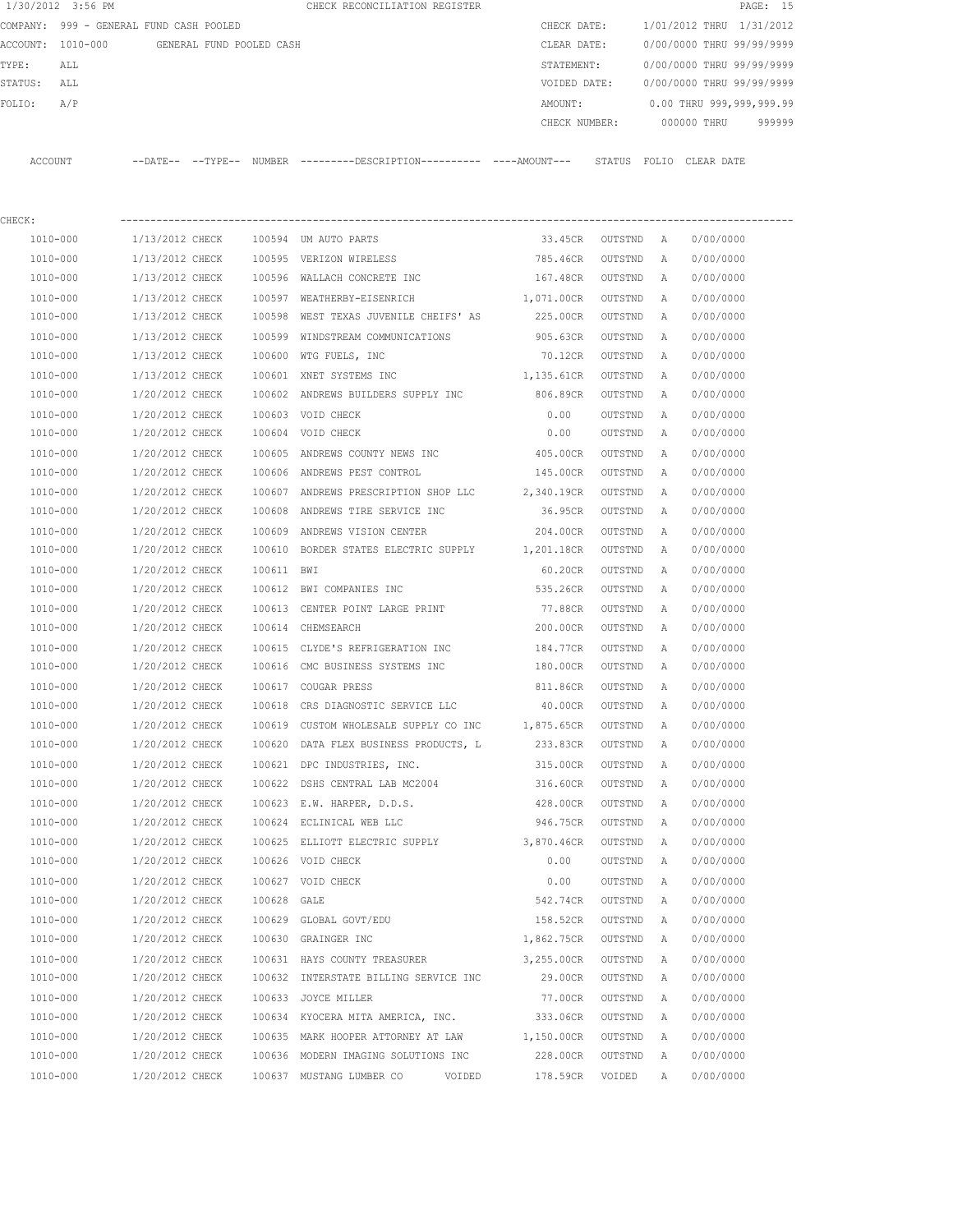|         | 1/30/2012 3:56 PM                       |                   |                          | CHECK RECONCILIATION REGISTER |  |               |        |                           |            | PAGE: 16 |        |
|---------|-----------------------------------------|-------------------|--------------------------|-------------------------------|--|---------------|--------|---------------------------|------------|----------|--------|
|         | COMPANY: 999 - GENERAL FUND CASH POOLED |                   |                          |                               |  | CHECK DATE:   |        | 1/01/2012 THRU 1/31/2012  |            |          |        |
|         | ACCOUNT: 1010-000                       |                   | GENERAL FUND POOLED CASH |                               |  | CLEAR DATE:   |        | 0/00/0000 THRU 99/99/9999 |            |          |        |
| TYPE:   | ALL                                     |                   |                          |                               |  | STATEMENT:    |        | 0/00/0000 THRU 99/99/9999 |            |          |        |
| STATUS: | ALL                                     |                   |                          |                               |  | VOIDED DATE:  |        | 0/00/0000 THRU 99/99/9999 |            |          |        |
| FOLTO:  | A/P                                     |                   |                          |                               |  | AMOUNT:       |        | 0.00 THRU 999,999,999.99  |            |          |        |
|         |                                         |                   |                          |                               |  | CHECK NUMBER: |        | 000000 THRU               |            |          | 999999 |
|         |                                         |                   |                          |                               |  |               |        |                           |            |          |        |
| ACCOUNT |                                         | --DATE-- --TYPE-- | NUMBER                   |                               |  |               | STATUS | FOLIO                     | CLEAR DATE |          |        |

| CHECK:   |                 |        |                                                  |            |         |   |           |
|----------|-----------------|--------|--------------------------------------------------|------------|---------|---|-----------|
| 1010-000 | 1/20/2012 CHECK |        | 100638 OFFICE DEPOT                              | 174.88CR   | OUTSTND | A | 0/00/0000 |
| 1010-000 | 1/20/2012 CHECK |        | 100639 PAULCOR, INC.                             | 69.38CR    | OUTSTND | A | 0/00/0000 |
| 1010-000 | 1/20/2012 CHECK |        | 100640 PEAK COMMUNICATIONS & SECURITY 4,258.40CR |            | OUTSTND | Α | 0/00/0000 |
| 1010-000 | 1/20/2012 CHECK |        | 100641 PERMIAN PHYSCIANS SERVICES                | 45.56CR    | OUTSTND | Α | 0/00/0000 |
| 1010-000 | 1/20/2012 CHECK |        | 100642 PERMIAN REGIONAL MEDICAL CENTE            | 496.48CR   | OUTSTND | Α | 0/00/0000 |
| 1010-000 | 1/20/2012 CHECK |        | 100643 PIPER MCKINLEY FISHER MORGAN              | 1,150.00CR | OUTSTND | Α | 0/00/0000 |
| 1010-000 | 1/20/2012 CHECK |        | 100644 QUICKSTART MOWER AND ENGINE               | 37.57CR    | OUTSTND | Α | 0/00/0000 |
| 1010-000 | 1/20/2012 CHECK |        | 100645 OUILL CORPORATION                         | 392.27CR   | OUTSTND | A | 0/00/0000 |
| 1010-000 | 1/20/2012 CHECK |        | 100646 ROBERT W GARCIA MD                        | 2,687.50CR | OUTSTND | Α | 0/00/0000 |
| 1010-000 | 1/20/2012 CHECK |        | 100647 SADLER & SON MONUMENT WORKS CO            | 60.00CR    | OUTSTND | A | 0/00/0000 |
| 1010-000 | 1/20/2012 CHECK |        | 100648 SC FUELS                                  | 3,024.43CR | OUTSTND | Α | 0/00/0000 |
| 1010-000 | 1/20/2012 CHECK | 100649 | SHELL FLEET PLUS                                 | 24.08CR    | OUTSTND | Α | 0/00/0000 |
| 1010-000 | 1/20/2012 CHECK |        | 100650 SIERRA SPRINGS                            | 103.48CR   | OUTSTND | Α | 0/00/0000 |
| 1010-000 | 1/20/2012 CHECK |        | 100651 SPRINT                                    | 523.71CR   | OUTSTND | Α | 0/00/0000 |
| 1010-000 | 1/20/2012 CHECK |        | 100652 STANDARD COFFEE SERVICE CO 102.44CR       |            | OUTSTND | Α | 0/00/0000 |
| 1010-000 | 1/20/2012 CHECK |        | 100653 STURGIS WARE LLC                          | 1,500.00CR | OUTSTND | Α | 0/00/0000 |
| 1010-000 | 1/20/2012 CHECK |        | 100654 SUDDENLINK                                | 26.26CR    | OUTSTND | A | 0/00/0000 |
| 1010-000 | 1/20/2012 CHECK |        | 100655 SYSCO WEST TEXAS INC                      | 2,397.79CR | OUTSTND | Α | 0/00/0000 |
| 1010-000 | 1/20/2012 CHECK |        | 100656 TAX ASSESSOR - COLLECTORS ASSO            | 85.00CR    | OUTSTND | Α | 0/00/0000 |
| 1010-000 | 1/20/2012 CHECK |        | 100657 TEXAS ONCOLOGY PA ODESSA                  | 123.12CR   | OUTSTND | Α | 0/00/0000 |
| 1010-000 | 1/20/2012 CHECK | 100658 | THE GOUGLER COMPANY                              | 1,800.00CR | OUTSTND | Α | 0/00/0000 |
| 1010-000 | 1/20/2012 CHECK | 100659 | TYLER TECHNOLOGIES                               | 1,394.11CR | OUTSTND | Α | 0/00/0000 |
| 1010-000 | 1/20/2012 CHECK | 100660 | TYLER TECHNOLOGIES, INC 57,791.80CR              |            | OUTSTND | A | 0/00/0000 |
| 1010-000 | 1/20/2012 CHECK |        | 100661 UM AUTO PARTS                             | 158.38CR   | OUTSTND | Α | 0/00/0000 |
| 1010-000 | 1/20/2012 CHECK |        | 100662 UNIFIRST                                  | 28.32CR    | OUTSTND | Α | 0/00/0000 |
| 1010-000 | 1/20/2012 CHECK |        | 100663 VERIZON WIRELESS                          | 129.68CR   | OUTSTND | Α | 0/00/0000 |
| 1010-000 | 1/20/2012 CHECK |        | 100664 WAYNE FROST ATTORNEY AT LAW 1,600.00CR    |            | OUTSTND | Α | 0/00/0000 |
| 1010-000 | 1/20/2012 CHECK | 100665 | WEATHERBY-EISENRICH                              | 30.00CR    | OUTSTND | Α | 0/00/0000 |
| 1010-000 | 1/20/2012 CHECK |        | 100666 WEST PAYMENT CENTER                       | 631.52CR   | OUTSTND | Α | 0/00/0000 |
| 1010-000 | 1/20/2012 CHECK |        | 100667 WEST TX FIRE EXTINGUISHER INC             | 1,949.41CR | OUTSTND | Α | 0/00/0000 |
| 1010-000 | 1/20/2012 CHECK |        | 100668 VOID CHECK                                | 0.00       | OUTSTND | Α | 0/00/0000 |
| 1010-000 | 1/20/2012 CHECK |        | 100669 WINDSTREAM COMMUNICATIONS                 | 44.80CR    | OUTSTND | Α | 0/00/0000 |
| 1010-000 | 1/20/2012 CHECK |        | 100670 WINZER CORPORATION                        | 436.76CR   | OUTSTND | A | 0/00/0000 |
| 1010-000 | 1/20/2012 CHECK |        | 100671 WTCJCA                                    | 175.00CR   | OUTSTND | A | 0/00/0000 |
| 1010-000 | 1/27/2012 CHECK |        | 100672 AMANDA VAN ZANDT                          | 40.00CR    | OUTSTND | A | 0/00/0000 |
| 1010-000 | 1/27/2012 CHECK |        | 100673 BRANDON CODY MOORE                        | 8.00CR     | OUTSTND | Α | 0/00/0000 |
| 1010-000 | 1/27/2012 CHECK |        | 100674 CECIL KENT PEARCE                         | 8.00CR     | OUTSTND | Α | 0/00/0000 |
| 1010-000 | 1/27/2012 CHECK |        | 100675 CHARLES GORE                              | 8.00CR     | OUTSTND | Α | 0/00/0000 |
| 1010-000 | 1/27/2012 CHECK |        | 100676 CORNELIA R SHRYOC                         | 8.00CR     | OUTSTND | Α | 0/00/0000 |
| 1010-000 | 1/27/2012 CHECK | 100677 | DAWN MORA                                        | 8.00CR     | OUTSTND | Α | 0/00/0000 |
| 1010-000 | 1/27/2012 CHECK |        | 100678 ERIKA BEAZA                               | 8.00CR     | OUTSTND | Α | 0/00/0000 |
| 1010-000 | 1/27/2012 CHECK | 100679 | IRIS INFANTE                                     | 8.00CR     | OUTSTND | Α | 0/00/0000 |
| 1010-000 | 1/27/2012 CHECK | 100680 | JACQULIN HODGES THATCHER                         | 40.00CR    | OUTSTND | Α | 0/00/0000 |
| 1010-000 | 1/27/2012 CHECK |        | 100681 JAMES ABNEY                               | 8.00CR     | OUTSTND | Α | 0/00/0000 |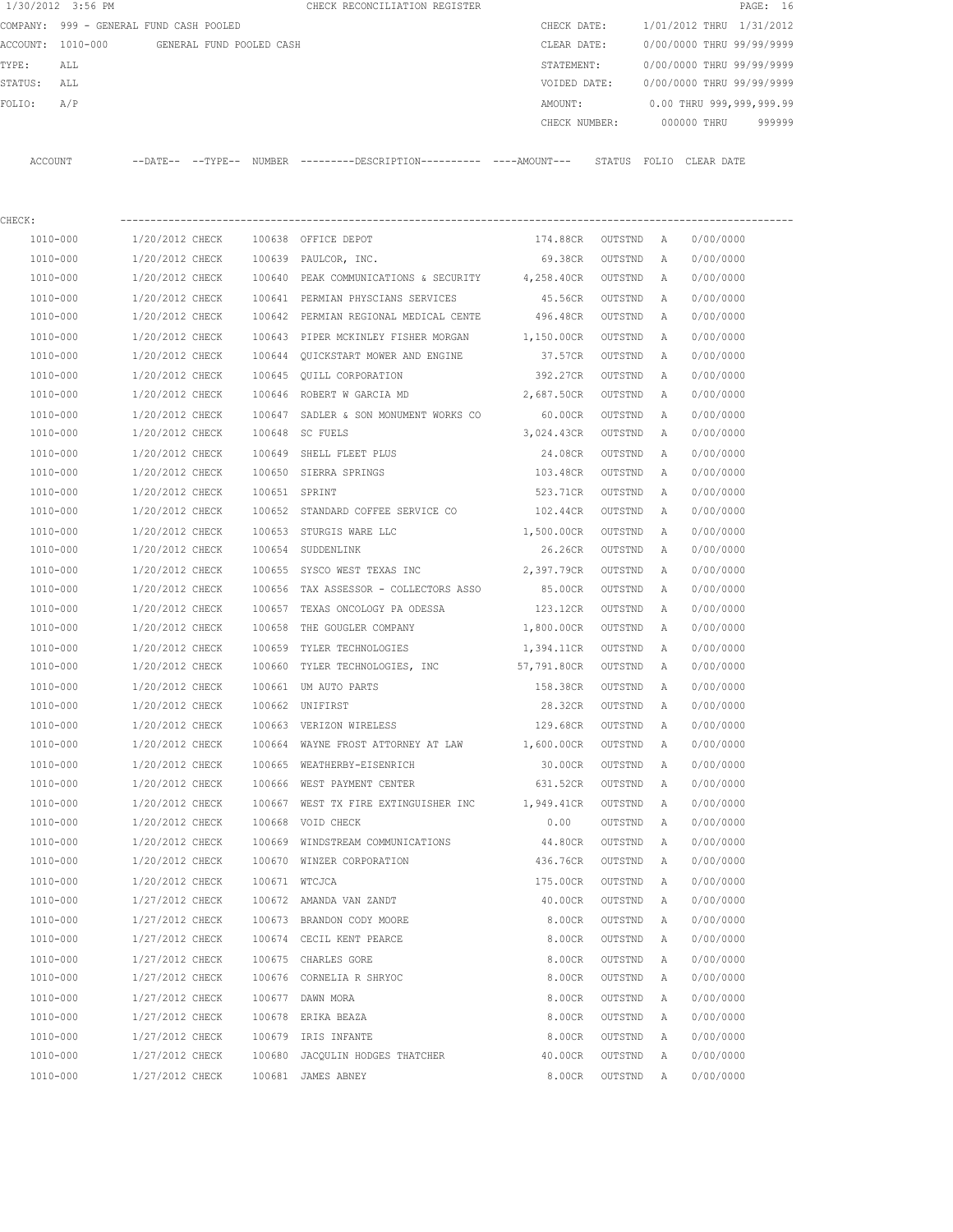|         | 1/30/2012 3:56 PM                       |                 |                          |        | CHECK RECONCILIATION REGISTER                                                               |               |         |   |                           | PAGE: 17 |
|---------|-----------------------------------------|-----------------|--------------------------|--------|---------------------------------------------------------------------------------------------|---------------|---------|---|---------------------------|----------|
|         | COMPANY: 999 - GENERAL FUND CASH POOLED |                 |                          |        |                                                                                             | CHECK DATE:   |         |   | 1/01/2012 THRU 1/31/2012  |          |
|         | ACCOUNT: 1010-000                       |                 | GENERAL FUND POOLED CASH |        |                                                                                             | CLEAR DATE:   |         |   | 0/00/0000 THRU 99/99/9999 |          |
| TYPE:   | ALL                                     |                 |                          |        |                                                                                             | STATEMENT:    |         |   | 0/00/0000 THRU 99/99/9999 |          |
| STATUS: | ALL                                     |                 |                          |        |                                                                                             | VOIDED DATE:  |         |   | 0/00/0000 THRU 99/99/9999 |          |
| FOLIO:  | A/P                                     |                 |                          |        |                                                                                             | AMOUNT:       |         |   | 0.00 THRU 999,999,999.99  |          |
|         |                                         |                 |                          |        |                                                                                             | CHECK NUMBER: |         |   | 000000 THRU               | 999999   |
|         | ACCOUNT                                 |                 |                          |        | --DATE-- --TYPE-- NUMBER --------DESCRIPTION---------- ---AMOUNT--- STATUS FOLIO CLEAR DATE |               |         |   |                           |          |
| CHECK:  |                                         |                 |                          |        |                                                                                             |               |         |   |                           |          |
|         | 1010-000                                | 1/27/2012 CHECK |                          |        | 100682 JOE PEREZ                                                                            | 40.00CR       | OUTSTND | A | 0/00/0000                 |          |
|         | 1010-000                                | 1/27/2012 CHECK |                          |        | 100683 JOSHUA THOMPSON                                                                      | 40.00CR       | OUTSTND | Α | 0/00/0000                 |          |
|         | 1010-000                                | 1/27/2012 CHECK |                          |        | 100684 KELLI PRICE                                                                          | 8.00CR        | OUTSTND | Α | 0/00/0000                 |          |
|         | 1010-000                                | 1/27/2012 CHECK |                          |        | 100685 NELDA MONROE COUCH                                                                   | 8.00CR        | OUTSTND | Α | 0/00/0000                 |          |
|         | 1010-000                                | 1/27/2012 CHECK |                          |        | 100686 PERRY VANZANDT                                                                       | 8.00CR        | OUTSTND | Α | 0/00/0000                 |          |
|         | 1010-000                                | 1/27/2012 CHECK |                          |        | 100687 RANDY KEITH FINNEY                                                                   | 8.00CR        | OUTSTND | A | 0/00/0000                 |          |
|         | 1010-000                                | 1/27/2012 CHECK |                          |        | 100688 RICHARD WALLACE                                                                      | 40.00CR       | OUTSTND | Α | 0/00/0000                 |          |
|         | 1010-000                                | 1/27/2012 CHECK |                          |        | 100689 ROXANE CUTCHALL                                                                      | 8.00CR        | OUTSTND | A | 0/00/0000                 |          |
|         | 1010-000                                | 1/27/2012 CHECK |                          | 100690 | TOMMILEE LOYD                                                                               | 8.00CR        | OUTSTND | Α | 0/00/0000                 |          |
|         | 1010-000                                | 1/27/2012 CHECK |                          |        | 100691 WESLEY SHAW                                                                          | 40.00CR       | OUTSTND | Α | 0/00/0000                 |          |
|         | 1010-000                                | 1/26/2012 CHECK |                          |        | 100692 ADVANCED BUSINESS SOLUTIONS                                                          | 168.15CR      | OUTSTND | A | 0/00/0000                 |          |
|         | 1010-000                                | 1/26/2012 CHECK |                          |        | 100693 AMERICAN EXPRESS                                                                     | 130.25CR      | OUTSTND | Α | 0/00/0000                 |          |
|         | 1010-000                                | 1/26/2012 CHECK |                          |        | 100694 AMERICAN TIRE DISTRIBUTERS                                                           | 412.80CR      | OUTSTND | Α | 0/00/0000                 |          |
|         | 1010-000                                | 1/26/2012 CHECK |                          |        | 100695 ANDREWS COUNTY NEWS INC                                                              | 90.00CR       | OUTSTND | Α | 0/00/0000                 |          |
|         | 1010-000                                | 1/26/2012 CHECK |                          |        | 100696 ANDREWS FAMILY MEDICINE                                                              | 219.00CR      | OUTSTND | Α | 0/00/0000                 |          |
|         | 1010-000                                | 1/26/2012 CHECK |                          |        | 100697 ANDREWS TIRE SERVICE INC                                                             | 586.60CR      | OUTSTND | Α | 0/00/0000                 |          |
|         | 1010-000                                | 1/26/2012 CHECK |                          |        | 100698 AUSTIN TURF & TRACTOR                                                                | 246.63CR      | OUTSTND | Α | 0/00/0000                 |          |
|         | 1010-000                                | 1/26/2012 CHECK |                          |        | 100699 AUTO-CHLOR SYSTEM OF GOLDEN LI                                                       | 292.00CR      | OUTSTND | Α | 0/00/0000                 |          |
|         | 1010-000                                | 1/26/2012 CHECK |                          |        | 100700 AUTOZONE COMMERCIAL                                                                  | 466.73CR      | OUTSTND | A | 0/00/0000                 |          |
|         | 1010-000                                | 1/26/2012 CHECK |                          |        | 100701 VOID CHECK                                                                           | 0.00          | OUTSTND | A | 0/00/0000                 |          |
|         | 1010-000                                | 1/26/2012 CHECK |                          |        | 100702 CDCAT CONFERENCE 2012                                                                | 450.00CR      | OUTSTND | Α | 0/00/0000                 |          |
|         | 1010-000                                | 1/26/2012 CHECK |                          | 100703 | CDW GOVERNMENT INC                                                                          | 590.55CR      | OUTSTND | Α | 0/00/0000                 |          |
|         | 1010-000                                | 1/26/2012 CHECK |                          |        | 100704 CHEMSEARCH                                                                           | 214.00CR      | OUTSTND | Α | 0/00/0000                 |          |
|         | 1010-000                                | 1/26/2012 CHECK |                          |        | 100705 CMC BUSINESS SYSTEMS INC                                                             | 595.91CR      | OUTSTND | A | 0/00/0000                 |          |
|         | 1010-000                                | 1/26/2012 CHECK |                          |        | 100706 CRS DIAGNOSTIC SERVICE LLC                                                           | 95.00CR       | OUTSTND | A | 0/00/0000                 |          |
|         | $1010 - 000$                            | 1/26/2012 CHECK |                          |        | 100707 DELL MARKETING LP                                                                    | 3,519.00CR    | OUTSTND | Α | 0/00/0000                 |          |
|         | 1010-000                                | 1/26/2012 CHECK |                          |        | 100708 DEPARTMENT OF INFORMATION RESO                                                       | 805.84CR      | OUTSTND | Α | 0/00/0000                 |          |
|         | 1010-000                                | 1/26/2012 CHECK |                          |        | 100709 DUCKWALL-ALCO STORES INC                                                             | 51.96CR       | OUTSTND | Α | 0/00/0000                 |          |
|         | 1010-000                                | 1/26/2012 CHECK |                          |        | 100710 ELECTION SYSTEMS & SOFTWARE, I                                                       | 3,518.90CR    | OUTSTND | Α | 0/00/0000                 |          |
|         | $1010 - 000$                            | 1/26/2012 CHECK |                          |        | 100711 EXXON/MOBIL                                                                          | 51.13CR       | OUTSTND | Α | 0/00/0000                 |          |
|         | 1010-000                                | 1/26/2012 CHECK |                          |        | 100712 GRAINGER INC                                                                         | 102.04CR      | OUTSTND | Α | 0/00/0000                 |          |
|         | 1010-000                                | 1/26/2012 CHECK |                          |        | 100713 INGENIX INC                                                                          | 104.95CR      | OUTSTND | Α | 0/00/0000                 |          |
|         | 1010-000                                | 1/26/2012 CHECK |                          |        | 100714 JOANNA PACK                                                                          | 48.84CR       | OUTSTND | Α | 0/00/0000                 |          |
|         | 1010-000                                | 1/26/2012 CHECK |                          |        | 100715 LEXIS NEXIS RISK &                                                                   | 50.00CR       | OUTSTND | Α | 0/00/0000                 |          |
|         | 1010-000                                | 1/26/2012 CHECK |                          |        | 100716 LINDA FOSTER                                                                         | 190.00CR      | OUTSTND | Α | 0/00/0000                 |          |
|         | 1010-000                                | 1/26/2012 CHECK |                          |        | 100717 MANUEL AND RITA GONZLES DBA                                                          | 50.00CR       | OUTSTND | Α | 0/00/0000                 |          |
|         | 1010-000                                | 1/26/2012 CHECK |                          |        | 100718 MARK HOOPER ATTORNEY AT LAW 1,818.75CR                                               |               | OUTSTND | Α | 0/00/0000                 |          |
|         | 1010-000                                | 1/26/2012 CHECK |                          |        | 100719 MARK'S PLUMBING PARTS                                                                | 506.55CR      | OUTSTND | Α | 0/00/0000                 |          |
|         | 1010-000                                | 1/26/2012 CHECK |                          |        | 100720 MIDLAND REPORTER TELEGRAM                                                            | 216.00CR      | OUTSTND | Α | 0/00/0000                 |          |
|         | 1010-000                                | 1/26/2012 CHECK |                          |        | 100721 MORRISON SUPPLY COMPANY                                                              | 1,285.02CR    | OUTSTND | Α | 0/00/0000                 |          |
|         | 1010-000                                | 1/26/2012 CHECK |                          |        | 100722 MUSTANG LUMBER CO                                                                    | 673.76CR      | OUTSTND | Α | 0/00/0000                 |          |
|         | 1010-000                                | 1/26/2012 CHECK |                          |        | 100723 VOID CHECK                                                                           | 0.00          | OUTSTND | Α | 0/00/0000                 |          |
|         | 1010-000                                | 1/26/2012 CHECK |                          |        | 100724 NATIONAL 4-H COUNCIL                                                                 | 46.90CR       | OUTSTND | Α | 0/00/0000                 |          |
|         | 1010-000                                | 1/26/2012 CHECK |                          |        | 100725 OFFICE DEPOT                                                                         | 59.94CR       | OUTSTND | Α | 0/00/0000                 |          |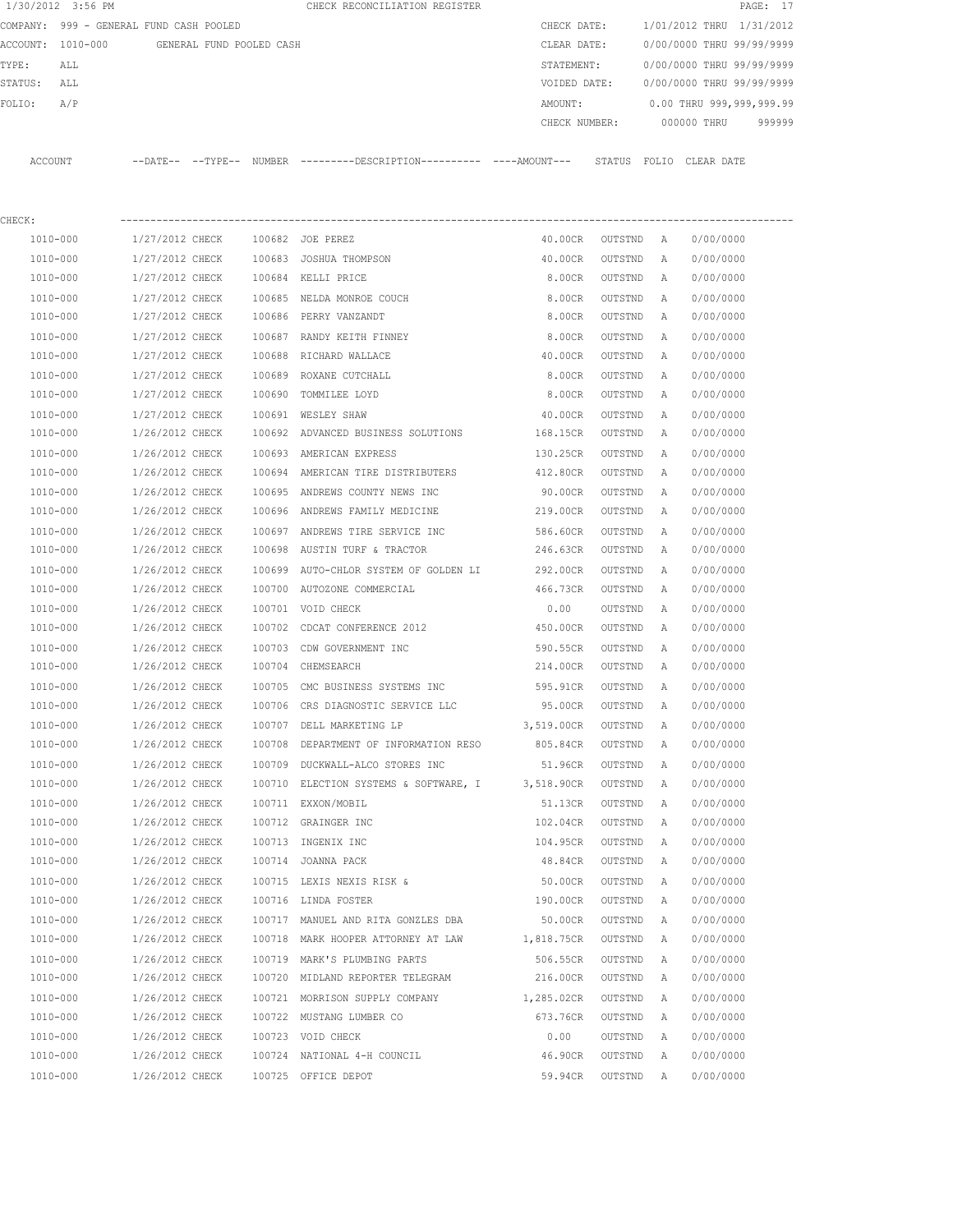|         | 1/30/2012 3:56 PM                       |                   |                          | CHECK RECONCILIATION REGISTER |  |               |        |                           |             | PAGE: 18 |        |  |
|---------|-----------------------------------------|-------------------|--------------------------|-------------------------------|--|---------------|--------|---------------------------|-------------|----------|--------|--|
|         | COMPANY: 999 - GENERAL FUND CASH POOLED |                   |                          |                               |  | CHECK DATE:   |        | 1/01/2012 THRU 1/31/2012  |             |          |        |  |
|         | ACCOUNT: 1010-000                       |                   | GENERAL FUND POOLED CASH |                               |  | CLEAR DATE:   |        | 0/00/0000 THRU 99/99/9999 |             |          |        |  |
| TYPE:   | ALL                                     |                   |                          |                               |  | STATEMENT:    |        | 0/00/0000 THRU 99/99/9999 |             |          |        |  |
| STATUS: | ALL                                     |                   |                          |                               |  | VOIDED DATE:  |        | 0/00/0000 THRU 99/99/9999 |             |          |        |  |
| FOLTO:  | A/P                                     |                   |                          |                               |  | AMOUNT:       |        | 0.00 THRU 999,999,999.99  |             |          |        |  |
|         |                                         |                   |                          |                               |  | CHECK NUMBER: |        |                           | 000000 THRU |          | 999999 |  |
|         |                                         |                   |                          |                               |  |               |        |                           |             |          |        |  |
| ACCOUNT |                                         | --DATE-- --TYPE-- | NUMBER                   |                               |  |               | STATUS | FOLTO                     | CLEAR DATE  |          |        |  |

| CHECK:       |                 |              |                                                |             |         |   |           |
|--------------|-----------------|--------------|------------------------------------------------|-------------|---------|---|-----------|
| 1010-000     | 1/26/2012 CHECK |              | 100726 PAYTON MERICK                           | 405.60CR    | OUTSTND | A | 0/00/0000 |
| 1010-000     | 1/26/2012 CHECK |              | 100727 PERMIAN REGIONAL MEDICAL CENTE 304.21CR |             | OUTSTND | Α | 0/00/0000 |
| 1010-000     | 1/26/2012 CHECK | 100728       | PORTERS THRIFTWAY                              | 69.92CR     | OUTSTND | Α | 0/00/0000 |
| 1010-000     | 1/26/2012 CHECK | 100729       | PRMC RETAIL PHARMACY                           | 18.80CR     | OUTSTND | Α | 0/00/0000 |
| 1010-000     | 1/26/2012 CHECK | 100730       | QUILL CORPORATION                              | 290.92CR    | OUTSTND | Α | 0/00/0000 |
| 1010-000     | 1/26/2012 CHECK |              | 100731 RECOVERY HEALTHCARE CORP                | 930.00CR    | OUTSTND | Α | 0/00/0000 |
| 1010-000     | 1/26/2012 CHECK |              | 100732 RELIANT                                 | 4,944.44CR  | OUTSTND | Α | 0/00/0000 |
| 1010-000     | 1/26/2012 CHECK |              | 100733 ROBERT W GARCIA MD                      | 100.00CR    | OUTSTND | Α | 0/00/0000 |
| 1010-000     | 1/26/2012 CHECK |              | 100734 RYKIN PUMP CO. INC.                     | 1,585.10CR  | OUTSTND | Α | 0/00/0000 |
| 1010-000     | 1/26/2012 CHECK |              | 100735 SC FUELS                                | 3,288.98CR  | OUTSTND | A | 0/00/0000 |
| 1010-000     | 1/26/2012 CHECK |              | 100736 SHELL FLEET PLUS                        | 283.15CR    | OUTSTND | Α | 0/00/0000 |
| 1010-000     | 1/26/2012 CHECK |              | 100737 SIERRA SPRINGS                          | 98.04CR     | OUTSTND | Α | 0/00/0000 |
| 1010-000     | 1/26/2012 CHECK | 100738       | SOUTH PLAINS FORENSIC PATHOLOG 2,000.00CR      |             | OUTSTND | Α | 0/00/0000 |
| 1010-000     | 1/26/2012 CHECK | 100739       | SPORT SUPPLY GROUP INC                         | 984.43CR    | OUTSTND | Α | 0/00/0000 |
| 1010-000     | 1/26/2012 CHECK |              | 100740 SPRINT                                  | 149.41CR    | OUTSTND | Α | 0/00/0000 |
| 1010-000     | 1/26/2012 CHECK |              | 100741 STANDARD AUTOMATIC FIRE ENT. I          | 525.00CR    | OUTSTND | Α | 0/00/0000 |
| 1010-000     | 1/26/2012 CHECK |              | 100742 STERICYCLE INC                          | 699.46CR    | OUTSTND | Α | 0/00/0000 |
| 1010-000     | 1/26/2012 CHECK |              | 100743 STERLING COMPUTER PRODUCTS              | 362.90CR    | OUTSTND | Α | 0/00/0000 |
| 1010-000     | 1/26/2012 CHECK |              | 100744 SURESH GADASALLI MD PA                  | 1,985.00CR  | OUTSTND | Α | 0/00/0000 |
| 1010-000     | 1/26/2012 CHECK | 100745 TDCAA |                                                | 60.00CR     | OUTSTND | Α | 0/00/0000 |
| 1010-000     | 1/26/2012 CHECK | 100746       | TEXAS 4-H FOUNDATION                           | 125.00CR    | OUTSTND | Α | 0/00/0000 |
| 1010-000     | 1/26/2012 CHECK | 100747       | TEXAS GAS SERVICE CORP                         | 3,778.85CR  | OUTSTND | Α | 0/00/0000 |
| 1010-000     | 1/26/2012 CHECK | 100748       | THE CODING INSTITUTE AND ELI H                 | 239.00CR    | OUTSTND | Α | 0/00/0000 |
| 1010-000     | 1/26/2012 CHECK | 100749       | THE FLAG STORE                                 | 394.17CR    | OUTSTND | Α | 0/00/0000 |
| 1010-000     | 1/26/2012 CHECK | 100750       | THE UNIVERSITY OF TEXAS AT AUS                 | 420.00CR    | OUTSTND | Α | 0/00/0000 |
| 1010-000     | 1/26/2012 CHECK | 100751       | TIMOTHY J MASON ATTY AT LAW                    | 400.00CR    | OUTSTND | Α | 0/00/0000 |
| 1010-000     | 1/26/2012 CHECK | 100752       | TRACEY SCOWN                                   | 439.60CR    | OUTSTND | Α | 0/00/0000 |
| 1010-000     | 1/26/2012 CHECK | 100753       | TXU ENERGY                                     | 18,270.96CR | OUTSTND | Α | 0/00/0000 |
| 1010-000     | 1/26/2012 CHECK |              | 100754 TYLER TECHNOLOGIES, INC                 | 5,118.44CR  | OUTSTND | Α | 0/00/0000 |
| 1010-000     | 1/26/2012 CHECK |              | 100755 UPSTART                                 | 37.40CR     | OUTSTND | Α | 0/00/0000 |
| 1010-000     | 1/26/2012 CHECK |              | 100756 WAYNE FROST ATTORNEY AT LAW             | 400.00CR    | OUTSTND | Α | 0/00/0000 |
| 1010-000     | 1/26/2012 CHECK |              | 100757 WEST PAYMENT CENTER                     | 50.00CR     | OUTSTND | Α | 0/00/0000 |
| 1010-000     | 1/26/2012 CHECK | 100758       | WINDSTREAM COMMUNICATIONS                      | 2,627.69CR  | OUTSTND | Α | 0/00/0000 |
| $1010 - 000$ | 1/26/2012 CHECK | 100759       | WINFIELD SOLUTIONS LLC                         | 7,114.80CR  | OUTSTND | A | 0/00/0000 |
| 1010-000     | 1/27/2012 CHECK |              | 100760 ALAN YARBROUGH                          | 8.00CR      | OUTSTND | A | 0/00/0000 |
| $1010 - 000$ | 1/27/2012 CHECK |              | 100761 BERNIE C ROLLWITZ                       | 40.00CR     | OUTSTND | Α | 0/00/0000 |
| 1010-000     | 1/27/2012 CHECK |              | 100762 BRENDA LEMOND                           | 40.00CR     | OUTSTND | Α | 0/00/0000 |
| $1010 - 000$ | 1/27/2012 CHECK |              | 100763 CHARLES VOGT                            | 40.00CR     | OUTSTND | Α | 0/00/0000 |
| 1010-000     | 1/27/2012 CHECK | 100764       | GARY PETROSS                                   | 8.00CR      | OUTSTND | Α | 0/00/0000 |
| 1010-000     | 1/27/2012 CHECK | 100765       | JANA PETERS                                    | 8.00CR      | OUTSTND | Α | 0/00/0000 |
| 1010-000     | 1/27/2012 CHECK | 100766       | <b>JESSICA MORALES</b>                         | 40.00CR     | OUTSTND | Α | 0/00/0000 |
| 1010-000     | 1/27/2012 CHECK | 100767       | JO ANN SEALY                                   | 40.00CR     | OUTSTND | Α | 0/00/0000 |
| 1010-000     | 1/27/2012 CHECK | 100768       | JULIAN NUNEZ                                   | 8.00CR      | OUTSTND | Α | 0/00/0000 |
| 1010-000     | 1/27/2012 CHECK |              | 100769 LINDA BENHAM                            | 8.00CR      | OUTSTND | Α | 0/00/0000 |